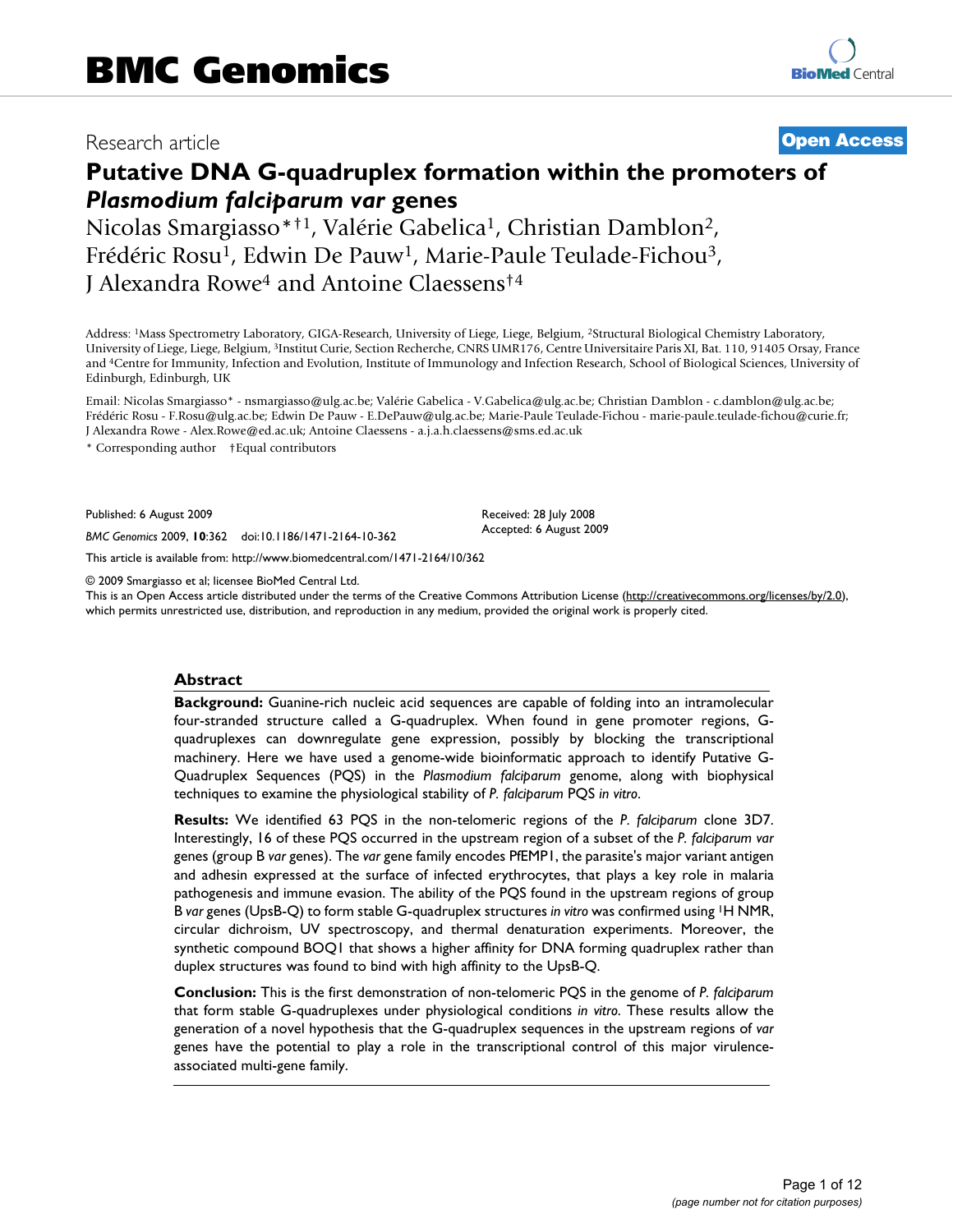# **Background**

*Plasmodium falciparum* is responsible for the majority of malaria cases worldwide and is the cause of an estimated 300–500 million infections and 1–2 million deaths per year [1]. The parasite invades circulating red blood cells and causes them to adhere to microvascular endothelial cells and sequester in blood microvessels, leading to vascular obstruction. The only proteins known to be responsible for this cytoadherence are members of the *P. falciparum* erythrocyte membrane protein one (PfEMP1) family (reviewed in [2]). These highly polymorphic parasite-derived erythrocyte surface proteins are encoded by a repertoire of 50 to 60 *var* genes. Crucially, each parasite expresses only one *var* gene at a time, with transcription sometimes being switched to a different *var* gene in subsequent generations, so allowing antigenic variation and immune evasion [2].

Despite their extreme sequence variability in the coding regions, *var* genes can be divided into 3 major groups (A, B and C) according to the presence of one of three conserved 5' upstream (Ups) sequences (UpsA, UpsB and UpsC) [3]. Their chromosomal position further subdivides them into centromeric (C) or telomeric (T) locations [4]. *Var* gene groups have functional and clinical significance. For example, group B and C *var* genes are known to bind to the endothelial receptor CD36 [2], whereas group A *var* genes have been linked to the most severe clinical forms of malaria [5,6].

The mechanisms regulating *var* gene transcription are not well understood and are currently the subject of intensive investigations. *Var* gene expression is thought to be regulated at the level of transcription initiation [7]. Many mechanisms have been suggested as being involved in the silencing of non-transcribed *var* genes including *var* intron sequences [8] and SPE and CPE motifs located in UpsB and UpsC sequences respectively [9,10]. The histone deacetylase PfSir2 is thought to be required for chromatin silencing in the subtelomeric regions [11], and histone methylation in the 5' Ups region has been shown to regulate transcription of the *var2csa* gene [12]. Finally, a *var*-specific subnuclear expression site has been proposed recently [13]. How these pieces of evidence fit together is still unclear, and other mechanisms may be discovered before the full picture of *var* gene transcriptional control is obtained.

DNA usually maintains a double helix structure, however, recent evidence shows that in guanine-rich regions, DNA can adopt a more complex structure called a G-quadruplex [14] (Figure 1). G-quadruplexes are composed by the stacking of guanine tetrads, each one being stabilized by 8 Hoogsteen Hydrogen bonds (Figure 1A). Consequently, sequences containing four groups of three guanines are theoretically able to fold into a G-quadruplex containing three guanine tetrads (Figure 1B). Although there are also a few examples of G-quadruplexes formed from two guanine tetrads [15], these are much less stable and thus less likely to occur *in vivo* [16]. Hence, as in previous genomewide analyses of potential G-quadruplex-forming sequences [17,18], we chose to investigate here sequences containing at least three tracks of four guanines.

G-quadruplexes are also stabilized by interactions with cations located between the tetrads, at the center of the structure. Potassium and sodium are the most commonly described G-quadruplex stabilizing cations, although ammonium and strontium can also assume this function [19-22]. It was previously reported that there are about 376,000 potential G-quadruplex structures in the human genome [17,18], and about 40% of human genes contain a putative G-quadruplex in their promoter [23]. Initial reports indicate a possible role for G-quadruplex sequences in the regulation of telomere length [24,25] and the transcriptional regulation of several genes such as *c-MYC*, c-kit, or KRAS [23,26-32]. For example, in the case of the *c-MYC* proto-oncogene, a single nucleotide mutation that destabilizes the G-quadruplex structure in the promoter region leads to a three-fold increase in basal transcription levels, suggesting that the G-quadruplex acts as a transcriptional repressor element [27]. Furthermore, a small ligand that binds to and stabilizes the G-quadruplex structure was shown to suppress further *c-MYC* transcriptional activity [27].

Given the increasing evidence for the importance of Gquadruplex sequences in gene regulation, we decided to investigate whether G-quadruplexes could be discovered in the genome of *P. falciparum*, and in particular to determine whether there are any G-quadruplex sequences in the upstream regions of *var* genes that have the potential to play a role in the transcriptional control of this major virulence-associated multi-gene family. In addition, the ability of potential G-quadruplex sequences from *P. falciparum* to form stable G-quadruplex structures under physiological conditions was examined using biophysical techniques.

#### **Results and discussion**

#### *Identification of putative G-quadruplex forming sequences in the* **P. falciparum** *genome*

The genome of *P. falciparum* clone 3D7 was searched for Putative Quadruplex Sequences (PQS) using QGRS-Mapper [33] on both the positive and negative strands. We set up the QGRS-mapper software to identify all PQS with four repeats of at least three guanines interrupted by loops of a maximum length of 11 nucleotides. As expected, most PQS were found in the telomeres (828 out of 891) due to their repetitive sequence: GGGTT(T/C)A (see Additional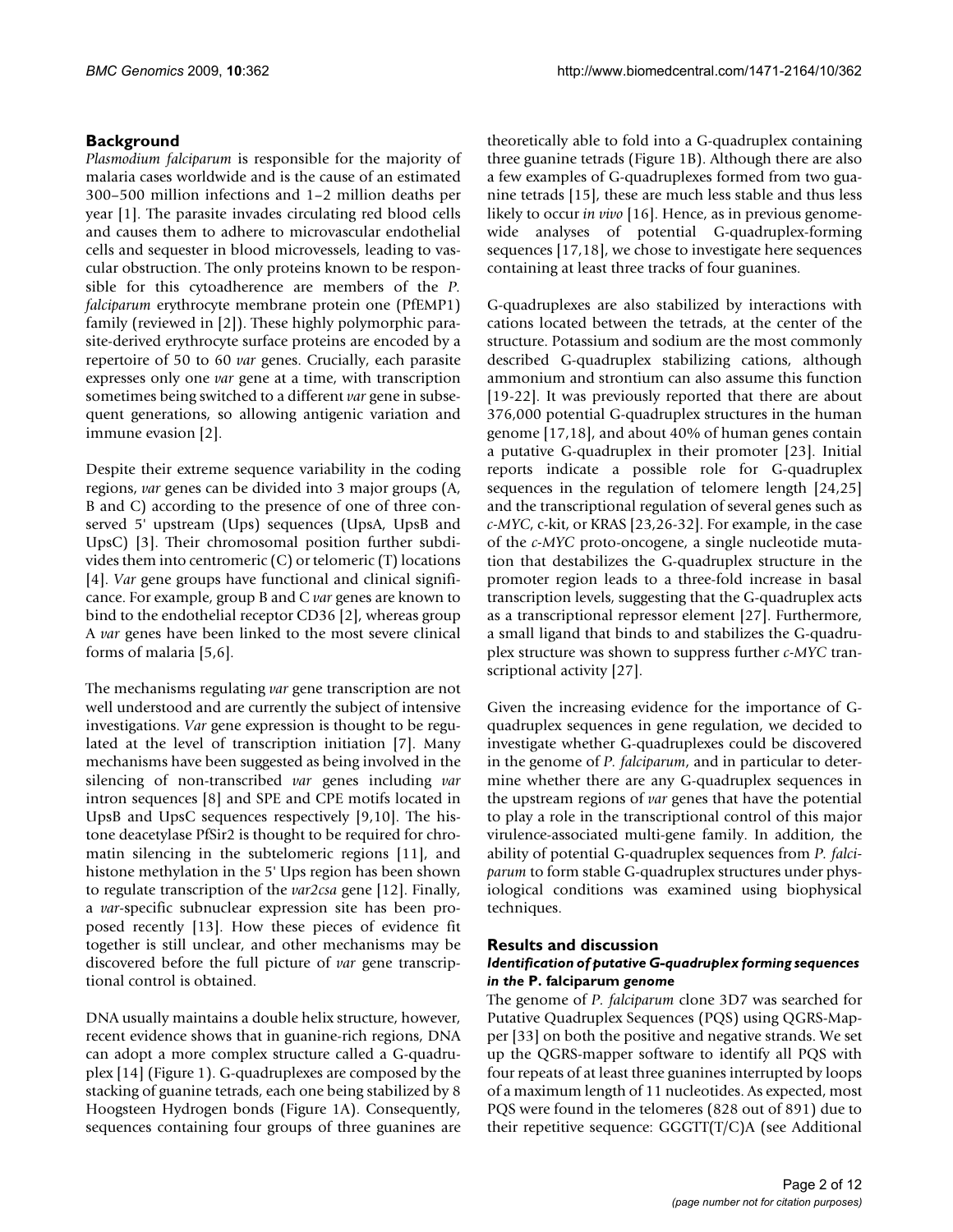

**Figure 1 (A) Chemical structure of a Guanine tetrad**. (B) Schematic representations of a G-quadruplex formed by the folding of a G-rich strand.

file 1). These telomeric G-quadruplexes of *P. falciparum* have recently been described by De Cian *et al* [34]. Here we focused on the non-telomeric PQS because of their potential role in gene transcriptional regulation. We identified 63 non-telomeric PQS (listed in full in Additional file 2). This is an average of one PQS per 380 kb, which is a much lower ratio than that seen in the human genome (1 PQS per  $\sim$ 8 kb) [17]. This was expected due to the extreme AT-richness (80.6%) of the *P. falciparum* genome [35]. 37 of the 63 PQS are in intergenic regions, and of the 26 PQS within genes, 9 are on the coding strand and 17 on the non-coding strand.

#### *PQS in the upstreamB region of* **var** *genes*

Most importantly, 16 out of the 63 PQS were found in the upstreamB regions of *var* genes, 1612 to 1707 bp upstream of the initiation codon (Table 1 and Additional file 2). These 16 PQS contain only three distinct sequences that thus represent three slightly different putative Gquadruplexes that we named UpsB-Q-1, UpsB-Q-2 and UpsB-Q-3 in order of their frequency (sequences shown in Table 2). As the *var* gene repertoire varies from one clone to another, we also searched for PQS in the upstream

regions of *var* genes in *P. falciparum* clone HB3 (available from the Broad Institute website, [http://](http://www.broad.mit.edu) [www.broad.mit.edu](http://www.broad.mit.edu)). Using the same parameters, we found 11 PQS in the upstream B region of *var* genes in HB3 (Table 1). Interestingly, UpsB-Q-1 was also the most common PQS (7 out of 11) in parasite clone HB3. One PQS was found in HB3 but not in 3D7 (named UpsB-Q-4, Table 1 and 2). These four types of PQS do not exist in any other sequenced organism to date (BLAST analysis, data not shown).

#### *Evidence of G-quadruplex formation by PQS in the upstream B region of* **var** *genes*

In order to confirm the formation of G-quadruplexes by these sequences, two of them (UpsB-Q-1 and 2) were analyzed by 1H NMR in the presence of ammonium or potassium ions. Using this technique, it is well established that the presence of imino protons with a chemical shift between 10 and 12 ppm is characteristic of the formation of G-quadruplexes [36-38]. Spectra recorded on the presumably unstructured oligonucleotides in water did not show signals beyond 9 ppm, indicating that imino protons are in fast exchange with bulk water. The spectra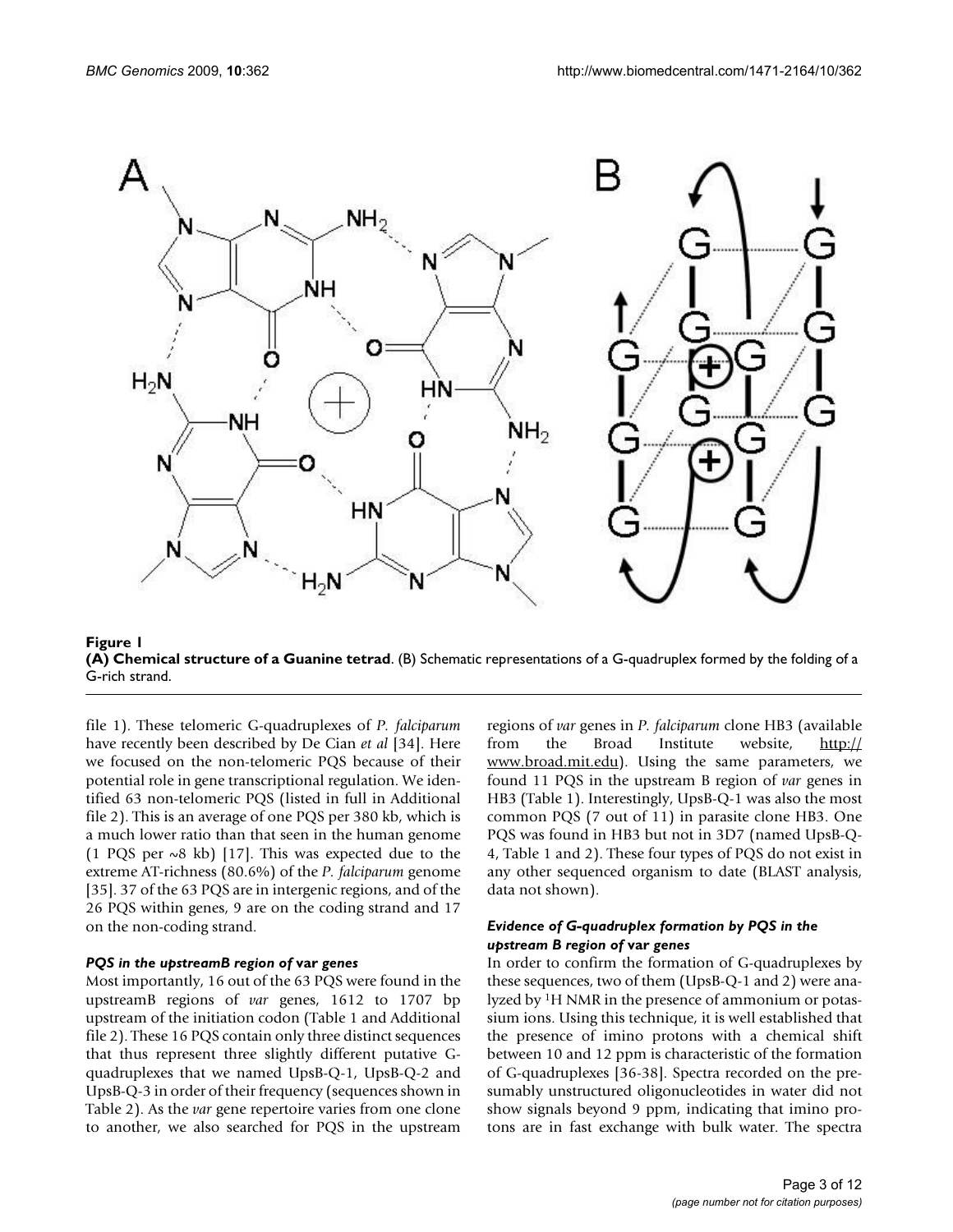| P. falciparum clone 3D7 |                        |       | P. falciparum clone HB3 |                        |       |
|-------------------------|------------------------|-------|-------------------------|------------------------|-------|
| Gene ID <sup>1</sup>    | var group <sup>2</sup> | PQS3  | Gene $ID4$              | var group <sup>2</sup> | PQS3  |
| PF07_0139               | <b>BT</b>              | $Q-I$ | var 14                  | BT                     | $Q-1$ |
| PF08 0142               | <b>BT</b>              | $Q-1$ | var12                   | <b>BT</b>              | $Q-I$ |
| PF11_0007               | <b>BT</b>              | $Q-1$ | var 13                  | <b>BT</b>              | $Q-1$ |
| PF13 0364               | <b>BT</b>              | $Q-1$ | var <sub>20</sub>       | <b>BT</b>              | $Q-I$ |
| <b>PFA0765c</b>         | <b>BT</b>              | $Q-1$ | var10                   | <b>BT</b>              | $Q-I$ |
| <b>PFB1055c</b>         | ВT                     | $Q-1$ | var $48\psi$            | ВT                     | $Q-I$ |
| <b>PFC0005w</b>         | <b>BT</b>              | $Q-1$ | var $49\psi$            | ВT                     | $Q-I$ |
| PFC1120c                | ВT                     | $Q-1$ | var16                   | ВT                     | $Q-3$ |
| <b>PFF1595c</b>         | <b>BT</b>              | $Q-1$ | var15                   | <b>BT</b>              | $Q-3$ |
| <b>PFI0005w</b>         | <b>BT</b>              | $Q-1$ | var8                    | <b>BT</b>              | $Q-3$ |
| <b>MAL7P1.212</b>       | <b>BT</b>              | $Q-1$ | var19                   | BС                     | $Q-4$ |
| MAL8P1.220              | <b>BT</b>              | $Q-1$ |                         |                        |       |
| PF10 0406               | <b>BT</b>              | $Q-2$ |                         |                        |       |
| <b>PFD1245c</b>         | <b>BT</b>              | $Q-2$ |                         |                        |       |
| <b>PFL0935c</b>         | BC                     | $Q-2$ |                         |                        |       |
| <b>PFA0005w</b>         | <b>BT</b>              | $Q-3$ |                         |                        |       |

Table 1: Predicted G-quadruplex sequences in the upstream regions of Group B var genes from P. falciparum clones 3D7 and HB3

<sup>1</sup> According to PlasmoDB 5.4 [http://plasmodb.org.](http://plasmodb.org)

2 Var group: B(T/C) = *var* gene with an upstream region B located in telomeric (T) or centromeric (C) region. ψ = pseudogene. [4]

3 PQS: putative quadruplex sequence. The PQS in the upstream B (UpsB) regions were named UpsB-Q-1, UpsB-Q-2 and UpsB-Q-3 in order of their frequency. A 4th PQS found only in HB3 was named UpsB-Q-4.

4 According to Kraemer *et al* [4]

recorded after the addition of 150 mM cation are presented in Figure 2 and show clearly the presence of imino protons for the four samples. Most importantly, for UpsB-Q1 in ammonium and potassium, 11 imino peaks are clearly distinguished. In potassium, the peak at 11.93 ppm was resolved in two different peaks at 37°C (data not shown), indicating the formation of a single stable structure containing three quartets. In ammonium, the intensity of the peak at 11.55 ppm could also indicate a superposition of two different peaks. On the UpsB-Q-2 spectra, the imino peaks are less well resolved, indicating some structural polymorphism. Moreover, in both PQS sequences, peaks were observed at higher chemical shift, indicating the possible presence of additional structures like AT-rich hairpins on these G-quadruplexes. These NMR data show that UpsB-Q1 and UpsB-Q-2 do form stable G-quadruplex structures in the presence of physiological concentrations of potassium ions.

The four types of PQS found in the upstream B regions of *var* genes were also examined by circular dichroism (CD),

**Table 2: Sequence of the PQS from the** *var* **gene upstream B regions of** *P. falciparum*

| UpsB-Q-I CAGGGTTAAGGGTATAACTTTAGGGGTTAGGGTT<br>UpsB-Q-2 TAGGGTTAAGGGTATAACGTTAAGGGTTAGGGTT<br>UpsB-Q-3 CAGGGTTAAGGGTATACATTTAGGGGTTAGGGTT<br>UpsB-Q-4 CAGGGTTTAGGGTATAACTTTAGGGGTTAGGGTT | Name | Sequence |
|------------------------------------------------------------------------------------------------------------------------------------------------------------------------------------------|------|----------|
|                                                                                                                                                                                          |      |          |

which provides information about the orientation of strands within a G-quadruplex, because the CD signal changes with the syn/anti orientation about the glycosylic bonds. In parallel G-quadruplexes, the CD spectrum typically exhibits a positive peak around 260 nm and a negative peak around 240 nm, whereas in antiparallel Gquadruplexes, the CD spectrum displays a negative peak around 260 nm and a positive peak at 295 nm [39-41]. Results of CD for each UpsB-Q are showed in Figure 3. For UpsB-Q-2, 3 and 4 in potassium and ammonium, a minimum around 243 nm and a maximum around 295 nm were observed, while for UpsB-Q-1 in potassium the minimum was around 250 nm. These kinds of spectra are generally attributed to hybrid conformations (containing a mixture of both parallel and antiparallel strand orientations). In sodium, the four sequences seem to adopt an antiparallel conformation, since a minimum near 260 nm and a maximum at 290 – 295 nm are observed. However, a shoulder was observed in the three cationic conditions at 270–275 nm for UpsB-Q-2, 3 and 4 but not for UpsB-Q-1. The absence of a shoulder in the case of UpsB-Q-1 could therefore indicate a different conformation of this G-quadruplex. Furthermore, the depth of the minimum observed for UpsB-Q-1 was systematically bigger than for the three other sequences. Together with NMR, this result suggests that the single structure adopted by UpsB-Q-1, the most frequent PQS in the UpsB regions, is different (probably closer to an antiparallel form) and that a few base mutations in UpsB-Q-1 (3 bases for UpsB-Q-2, 2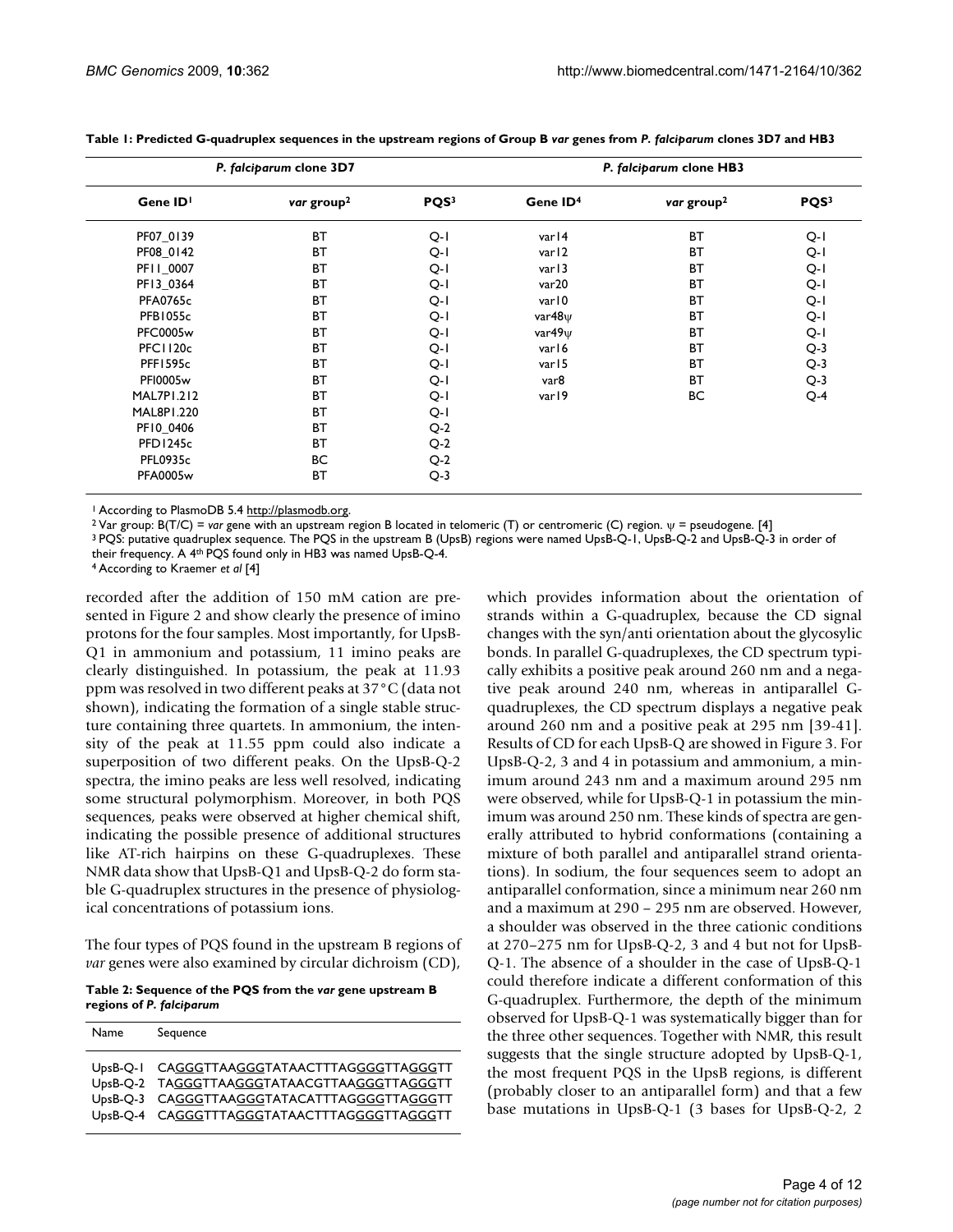

**1H NMR spectra of UpsB-Q-1 in potassium (A) and ammonium (C) and of UpsB-Q-2 in potassium (B) and ammonium (D) (cation concentration 150 mM)**. These spectra were acquired at 25°C. \*: this peak was resolved in two peaks at 37°C. \*\*: due to its intensity, this peak most likely corresponds to the superposition of two peaks.

bases for UpsB-Q-3 and a single base for UpsB-Q-4) are sufficient to induce structural polymorphism.

Finally, thermal difference spectra (TDS) were recorded [42]. Similarly to CD, this technique differentiates between the various potential structures adopted by DNA. It was shown previously by Mergny *et al* [42] that G-quadruplexes exhibit two positive peaks at 243 and 273 nm

and one negative peak at 295 nm, while other DNA structures show different combinations of maxima and minima (see [42] for details of maxima and minima characterizing other DNA structures). The spectra obtained for the PQS from the *var* gene upstream B regions match expectations for G-quadruplex structures (Figure 4). There is a negative peak at 295 nm for all sequences in the three cations. Positive peaks were observed at 246 (only in



#### Circular dichroism spectra of pu potassium, sodium and ammonium cation **Figure 3** tative G-quadruplex sequences (PQS) from the upstream B regions of *var* genes in 150 mM

**Circular dichroism spectra of putative G-quadruplex sequences (PQS) from the upstream B regions of** *var*  **genes in 150 mM potassium, sodium and ammonium cation**. UpsB-Q-1 (blue), UpsB-Q-2 (red), UpsB-Q-3 (pink) and UpsB-Q-4 (green). Characteristic signatures of hybrid G-quadruplexes (i.e. containing a mixture of parallel and antiparallel strand orientations) are observed in potassium and ammonium. In sodium, G-quadruplexes are predominantly antiparallel.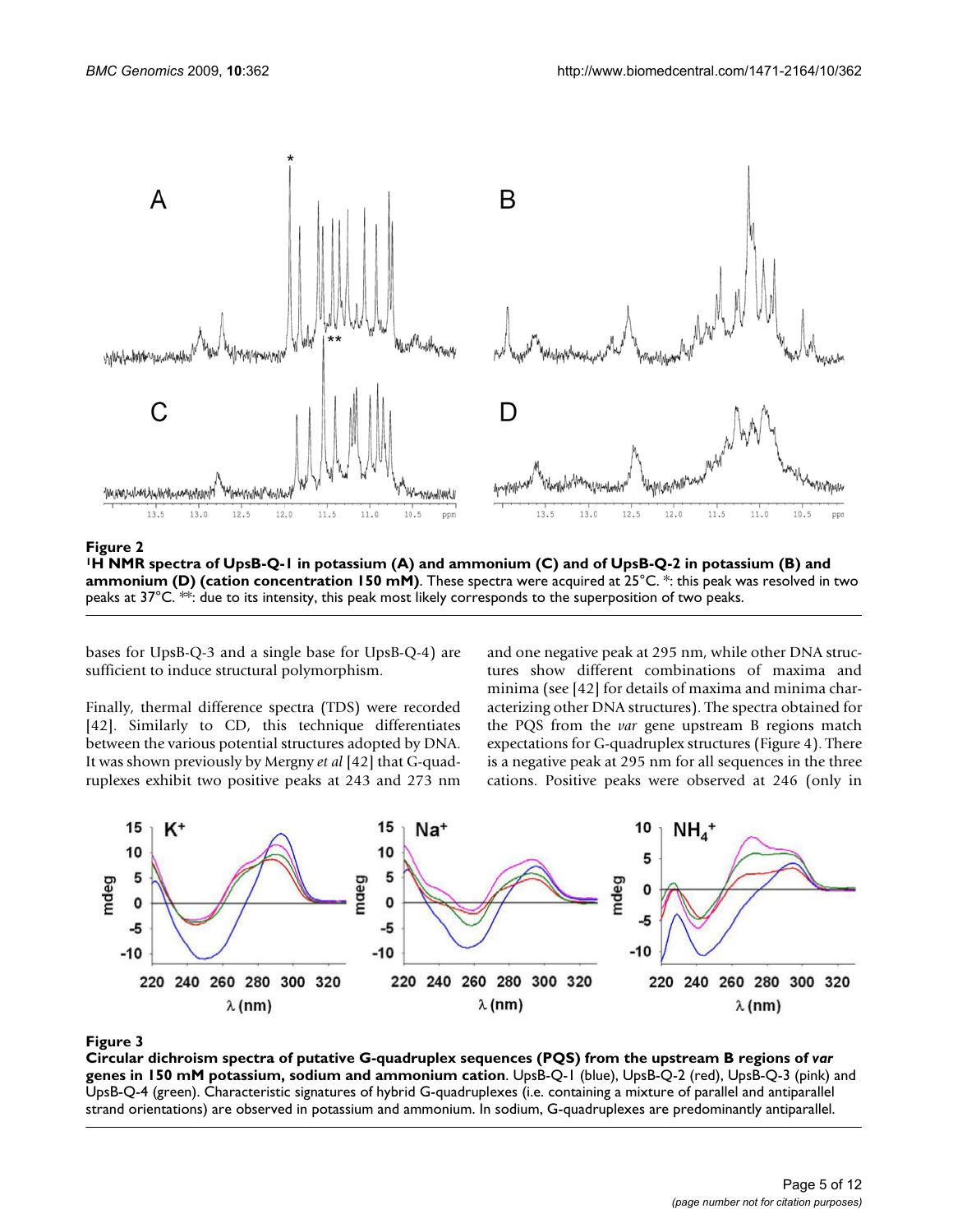potassium), 256 (except in ammonium) and 267 nm. These values are in good agreement with previously described results [42] and thus confirm the ability of these sequences to form G-quadruplexes. There is a small wavelength shift for positive peaks, which may be because of the presence of a long loop (10 bases) in the PQS of the *var* gene upstream regions (all the G-quadruplexes previously tested contained no more than four bases in their loops).

The stoichiometries of the G-quadruplexes formed by the UpsB-Q were also examined to determine whether these structures are likely to form intra-molecular bonds (unimolecular structures) or inter-molecular bonds (multimolecular structures) [43]. Mass spectrometry showed only monomeric DNA (Additional file 3), indicating that the UpsB-Q form intra-molecular G quadruplex structures (inter-molecular structures would have been indicated by the presence of multimers by mass spectrometry).

#### *Stability of G-quadruplexes formed by PQS in the upstreamB region of* **var** *genes*

When the UV absorbance is monitored at 295 nm [44], thermal denaturation experiments allow determination of the  $T_m$  of G-quadruplexes, i.e. the temperature at which the half of the signal is lost and thus indicate the relative stability of structures adopted by the oligonucleotides. Because G-quadruplexes with long loops are usually less stable that those with small loops [43,45,46], it was necessary to check if the UpsB-Q are able to form G-quadruplexes that are stable under physiological conditions (37°C and  $[K^+] \approx 150$  mM). These results are shown in Figure 4 and the  $T_m$ 's are listed in Table 3. In potassium, the four PQS sequences from the *var* gene upstream B regions have a  $T_m$  about 50 $\degree$ C, and the transition curves (Figure 5) show that, at 37°C, the proportion of folded Gquadruplexes is higher than 85% for the four sequences, confirming their potential to form G-quadruplexes in living cells. As expected,  $T_m$ 's observed in sodium and ammonium are lower than in potassium. This is generally attributed to the weaker stabilization capacity of these two cations, due to their smaller ionic radius [47-49]. The  $T<sub>m</sub>$ ranking  $K^+$  > Na $^+$  > NH<sub>4</sub><sup>+</sup> is also characteristic of antiparallel G-quadruplexes (parallel G-quadruplexes have *T*<sup>m</sup> ranking  $K^+$  >  $NH_4^+$  >  $Na^+$ ) [43].

#### *Interactions of UpsB-Q G-quadruplexes with a ligand*

In addition to the potential transcriptional repressor activity of G-quadruplex sequences themselves [27], it has been shown previously that G-quadruplex ligands can further suppress transcription of genes containing potential G-quadruplexes in their promoters, by impeding the binding of proteins needed for initiation of transcriptional activity on DNA [50,51]. Moreover, these molecules are also able to interfere with telomere structure and to indirectly induce their shortening [52-55]. These molecules are thus promising weapons in the fight against cancer, since this disease needs both a high expression of oncogenes and stable telomere length to develop and survive [56-62]. With the discovery of G-quadruplex forming sequences in the genome of *P. falciparum*, it can be hypothesized that these ligands may also have the potential to affect parasite gene expression by stabilizing Gquadruplexes located in gene promoter regions.

It was thus decided to evaluate the equilibrium dissociation constant of each UpsB-Q with the G-quadruplex ligand BOQ1 (Figure 6A). BOQ1 is a synthetic compound that exhibits a good selectivity for G-quadruplex versus duplex DNA [63,64]. A relatively high association constant with the UpsB-Q sequences would therefore provide additional evidence for the presence of G-quadruplex structures. Binding constants were determined by electrospray mass spectrometry. A typical spectrum of a G-quadruplex-ligand mixture is shown in Figure 6B. The peaks correspond to the free DNA sequence, and to 1:1 com-





Thermal denaturation spectra of PQ concentration 150 mM) **Figure 4** S from the upstream B regions of *var* genes in potassium, sodium and ammonium (cation **Thermal denaturation spectra of PQS from the upstream B regions of** *var* **genes in potassium, sodium and ammonium (cation concentration 150 mM)**. UpsB-Q-1 (green), UpsB-Q-2 (blue), UpsB-Q-3 (red) and UpsB-Q-4 (pink).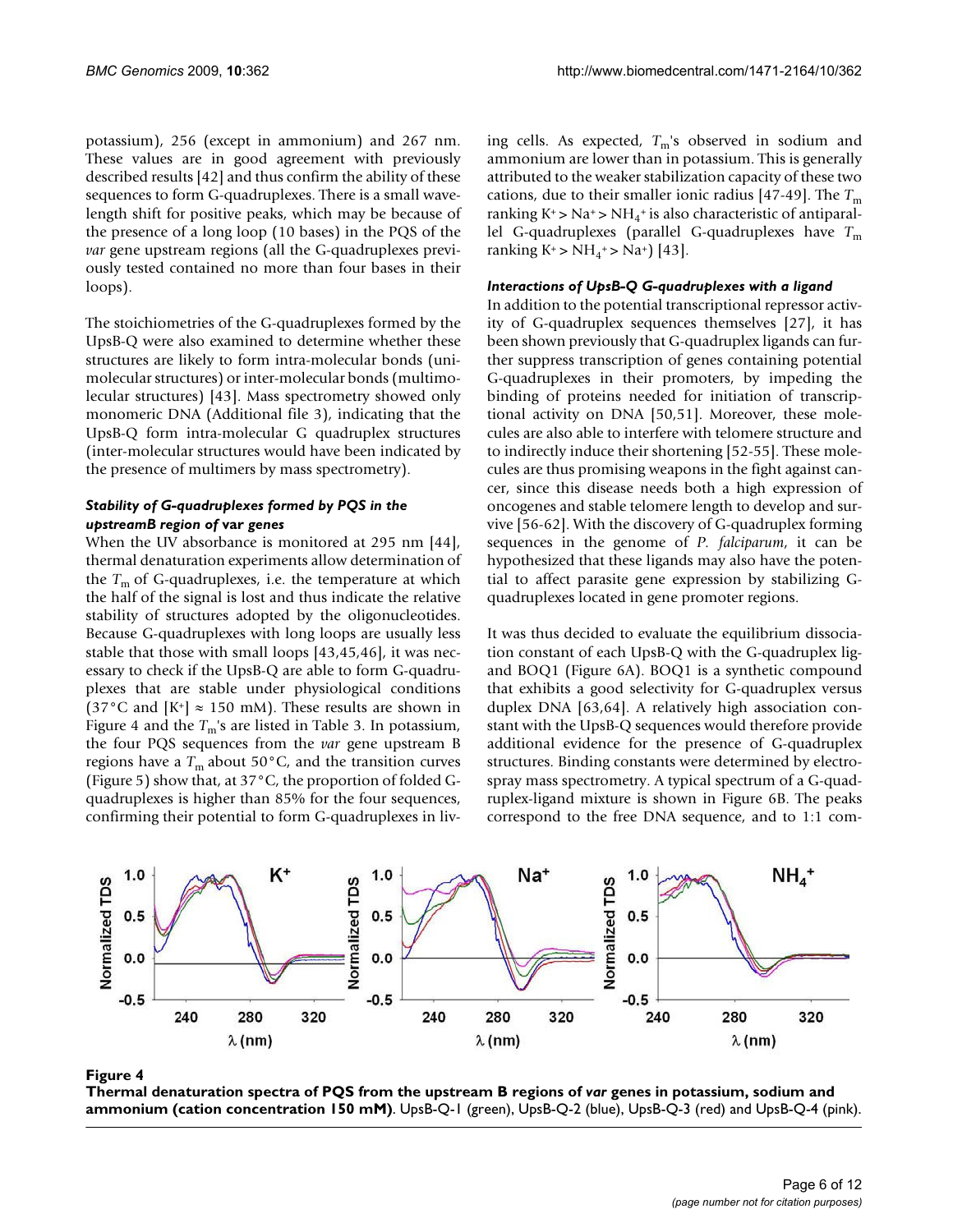

#### Figure 5

**Thermal denaturation curves (heating) of putative G-quadruplex sequences (PQS) from the upstream B regions of** *var* **genes in 150 mM potassium cation**. UpsB-Q-1 (blue), UpsB-Q-2 (red), UpsB-Q-3 (pink) and UpsB-Q-4 (green). For the four sequences,  $T_m$ 's are about 50°C and the proportion of folded G-quadruplexes at 37°C is above 85%.

plexes (1 ligand per DNA sequence), with charge states of 6-, 7- and 8-. The binding of a second ligand molecule was not observed, revealing that a single binding site is present.

The equilibrium dissociation constants of all UpsB-Q with BOQ 1 were deduced from the relative intensity of peaks of free DNA and complexes, as described previously [65]. For the four sequences, the values are around 2  $\mu$ M (Table 3). They are lower than those obtained by mass spectrometry for the binding of BOQ1 to telomeric Gquadruplex (5.7 μM) or to model duplex sequences (57 μM) (unpublished data). These results confirm the ability

**Table 3: Melting temperature (***Tm***) of G-quadruplex sequences from the upstream B regions of** *var* **genes and the equilibrium dissociation constant of the PQS with the G-quadruplex ligand BOQ 1 (shown in the K<sub>d</sub> column)** 

|            |                | $T_{m}$ <sup><math>\vert</math></sup> |                     |               |
|------------|----------------|---------------------------------------|---------------------|---------------|
|            |                |                                       |                     |               |
| <b>POS</b> | K+             | $Na+$                                 | $NH_4$ <sup>+</sup> | $K_d(\mu M)$  |
|            |                |                                       |                     |               |
| $UpsB-Q-1$ | $47.2 \pm 0.6$ | $35.1 + 1.2$                          | $31.6 \pm 0.7$      | $2.6 \pm 0.5$ |
| $UpsB-O-2$ | $49 \pm 0.5$   | $36.1 \pm 2$                          | $27.7 + 0.5$        | $1.4 \pm 0.4$ |
| $UpsB-O-3$ | $50 \pm 1.2$   | $36.9 \pm 1.1$                        | $34.2 + 1.1$        | $1.7 \pm 0.7$ |
| $UpsB-O-4$ | $49.3 + 1.4$   | $39.4 \pm 0.9$                        | $32.3 \pm 0.3$      | $2.7 \pm 1.1$ |
|            |                |                                       |                     |               |

1 Thermal denaturation experiments were performed at the cation concentration of 150 mM. Thermal denaturation experiments were repeated twice and  $T_m$  values shown are the mean of four values obtained from four curves (two heatings and two coolings).

of the PQS in the upstream B regions of the *var* genes to fold in G-quadruplexes, and show that G-quadruplex ligands are likely to bind to these structures within the *P. falciparum* genome, and could therefore be tested for biological activity against the parasite.

#### *Potential for G-quadruplexes to be involved in gene transcriptional regulation in* **P. falciparum**

If the G-quadruplex structures in the *P. falciparum* genome can inhibit gene transcription *in vivo*, one would expect a mechanism to regulate these structures. It has been shown previously *in vitro* that some helicases specifically unwind G-quadruplexes in telomeres [66,67]. Two helicases of the conserved RecQ family, Sgs1p in yeast and BLM in human, show a much higher affinity for G-quadruplex than duplex DNA [68,69]. Moreover, a recent microarray study in a yeast mutant suggests that genes with a PQS in their upstream region tend to be downregulated when Sgs1p is knocked out [70]. The proposed explanation is that, in the absence of the helicase, G-quadruplexes in promoters cannot be unwound and they therefore act as a steric block to the transcriptional machinery [71]. A BLAST search with BLM and Sgs1p in *P. falciparum* brings up PFI0910w, annotated as a putative RecQ helicase on PlasmoDB. A ClustalW alignment with these 3 sequences shows that the 7 domains found in all RecQ helicases are also conserved in PFI0910w (Figure 7). PFI0910w is comparatively shorter and is lacking the RecQ-C-terminal and a HRDC (Helicase-and-RNaseD-like-C-terminal) domain present in BLM or Sgs1p. However, RecQ4, another human helicase part of the RecQ family, is also lacking these 2 domains [72]. Therefore it appears that *P. falciparum* does encode a helicase that may have the capacity to regulate G-quadruplex structures, allowing us to hypothesize that the RecQ helicase (PFI0910w) could be involved in UpsB *var* gene regulation. This suggestion that members of a particular *var* gene group could have a unique regulatory mechanism is not unprecedented, as it has been suggested previously that Group A and E *var* gene transcription, but not groups B and C were influenced by the histone deacetylase Sir2 [11].

# **Conclusion**

Increasing evidence suggests that G-quadruplexes play a role in gene transcriptional regulation in humans and other organisms. We identified 63 potential G-quadruplex sequences in the non-telomeric regions of the genome of *P. falciparum* clone 3D7. 16 of these PQS occurred in the upstream region of group B *var* genes. The *var* gene-related PQS were shown to form stable G-quadruplex structures *in vitro* under physiological conditions and bind with high affinity to a known G-quadruplex ligand. It is noteworthy that the most prevalent sequence UpsB-Q-1 (dCAGGGT-TAAGGGTATAACTTTAGGGGTTAGGGTT) adopts a single structure which is stable in physiological conditions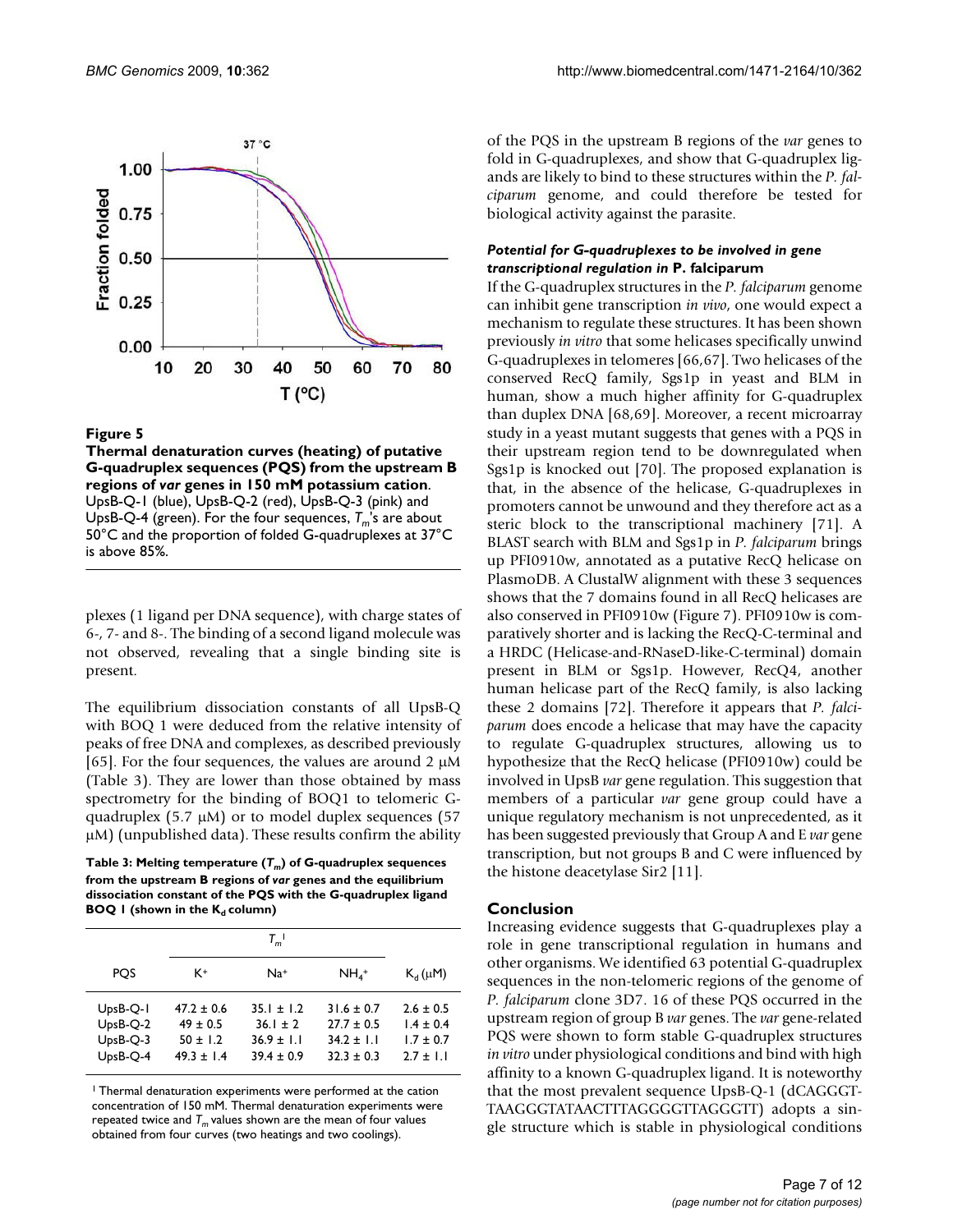

#### **Figure 6**

**A: chemical structure of BOQ1**. B: Mass spectrum of UpsB-Q-1 and the G-quadruplex ligand BOQ 1 in equimolar concentrations (10 μM). Only a [1:1] complex was observed. The upper panel shows a magnification on the DNA<sup>7-</sup> and the number of ammonium adducts (from zero to three). The mass difference between two adjacent ammonium adducts is around 2.43, indicating that the G-quadruplex is intramolecular.

 $(37\degree C$  and 150 mM K<sup>+</sup>). This discovery allows us to generate a new hypothesis concerning *var* gene regulation mechanisms in *P. falciparum*, in which a helicase such as PFI0910w could be involved in G-quadruplex unwinding and thus facilitate RNA polymerase transcriptional activity. The role of G-quadruplexes in *Plasmodium* gene regulation, the structure of these G-quadruplexes, and their use as potential drug targets merits further research.

#### **Methods**

#### *Bioinformatic analysis*

Both strands of each chromosome of the *P. falciparum* 3D7 clone (PlasmoDB\_5.4 [73]) were analyzed using QGRS-Mapper [33]. The parameters used were: Max length: 33; Min G-group: 3; loop size: 0 to 11. The *P. falciparum* HB3 genome was downloaded from the Broad Institute [http://www.broad.mit.edu.](http://www.broad.mit.edu) Upstream sequences of *var* genes were analyzed using QGRS-Mapper with the same parameters.

#### *Materials*

All oligonucleotides were ordered from Eurogentec (Seraing, Belgium) with Oligold quality. The oligonucleotide sequences used are shown in the Table 2. Oligonucleotides were received lyophilized and stock solutions were prepared in bi-distilled water with 300 μM total strand concentration. For all experiments, the stock solution was heated at 80°C for 5 minutes, diluted using a cold aqueous solution containing either KCl, NaCl or  $NH<sub>4</sub>OAc$  to reach the desired DNA concentration in 150 mM cation, and then cooled rapidly on ice. 10 mM lithium cacodylate, pH 7.4 was added in thermal denaturation and circular dichroism experiments. The molecule BOQ1 was synthesized as described previously [74]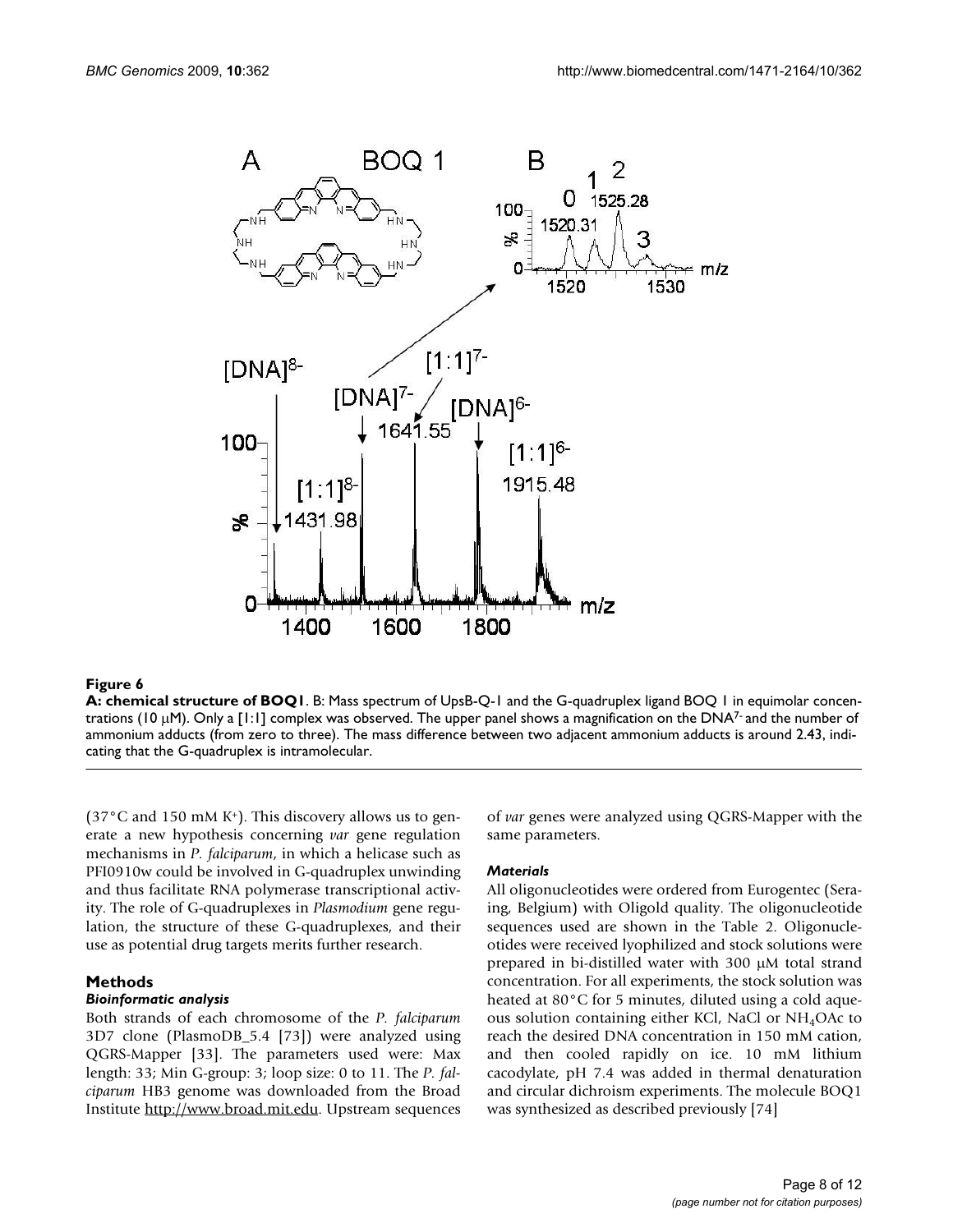

### Alignment of PFI0910w ( **Figure 7** *P. falciparum*) with two helicases of the RecQ family, BLM (human) and Sgs1p (*Saccharomyces cerevisiae*)



#### *Circular dichroism*

Experiments were performed on a Jasco J-810 spectropolarimeter using 1-cm path length cells (Hellma, type No. 114-QS, France). The final concentration of oligonucleotide was 5 μM in a buffer containing 150 mM salt and 10 mM lithium cacodylate, pH 7.4. For each sample, five spectra were recorded from 220 nm to 350 nm with a scan rate of 100 nm/min.

#### *NMR*

NMR samples were prepared by dissolving the oligonucleotides in  $H_2O/D_2O$  90/10, lithium cacodylate 10 mM, pH 7.4 to get a oligonucleotide final concentration of 270 μM. Ammonium acetate or potassium chloride were progressively titrated in to a final cation concentration of 150 mM. NMR data were collected at 500 MHz on a Bruker Avance spectrometer (fitted with a TXI triple resonance probe with z-axis gradient). 1D 1H spectra were recorded at a temperature of 25°C using a WATERGATE sequence with a water flip-back pulse [75,76].

#### *Thermal denaturation*

Thermal denaturation experiments were carried out on a Uvikon XS spectrophotometer (Secomam), using 1-cm path length quartz cells (Hellma, type No. 115B-QS, France). The final oligonucleotide concentration was 5 μM in 150 mM salt and 10 mM lithium cacodylate,  $pH =$ 7.4. Absorbance was monitored as a function of the temperature at 295, 240, 260 nm for the determination of the melting temperature  $(T_m)$  [44] and at 405 nm as control wavelength. Gradient was 0.2°C/min between 10 and 90°C. Melting temperatures were determined using the method described by Marky and Breslauer [77]. Before heating and after the cooling, spectra were recorded from 220 to 440 nm, to allow thermal difference spectra (TDS) to be obtained. TDS were obtained by subtracting the low temperature curve from the high temperature curve and normalization, as described previously by Mergny *et al*. [42].

#### *Electrospray mass spectrometry*

All measurements were carried out on a Q-TOF Ultima Global mass spectrometer (Micromass, now Waters, Manchester, U.K.), using the electrospray ionization (ESI) source in negative mode, as described previously [78]. Source conditions were optimized to avoid in-source fragmentation: capillary voltage  $= -2.2 \text{ kV}$ , cone voltage  $= 50$ V, RF, source block temperature =  $80^{\circ}$ C, and desolvation gas temperature = 100°C. Source backing pressure was set to 3.5 mbar. Oligonucleotide samples were first prepared at 50 μM final concentration in  $NH<sub>4</sub>OAC$  150 mM. Just before injection in the mass spectrometer, they were further diluted to 10  $\mu$ M in 150 mM NH<sub>4</sub>OAc and 20% methanol. The role of methanol is to increase ion signals.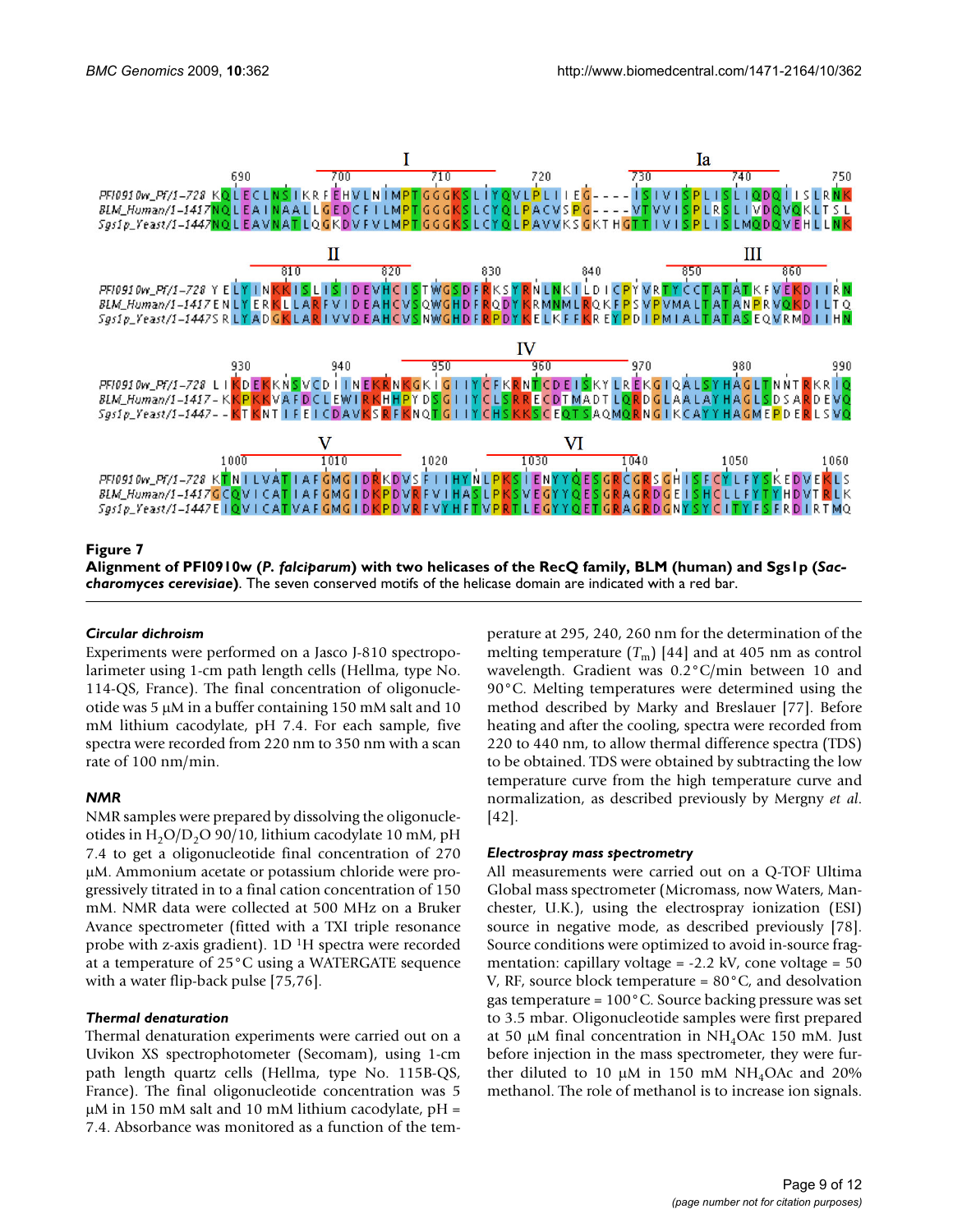#### **Authors' contributions**

NS designed research, performed biophysical experiments, analyzed data and wrote the manuscript, AC designed research, performed the bioinformatics analysis, analyzed data and wrote the manuscript. CD performed NMR experiments and wrote the manuscript. FR contributed to biophysical experiments and analyzed data, EDP wrote the manuscript, MPTF contributed new reagent, JAR wrote the manuscript, VG analyzed data and wrote the manuscript. All authors read and approved the final manuscript.

# **Additional material**

#### **Additional file 1**

*Figure s1. Distribution of telomeric and non-telomeric Putative G-Quadruplex Sequences (PQS) in* Plasmodium falciparum *3D7.* Click here for file [\[http://www.biomedcentral.com/content/supplementary/1471-](http://www.biomedcentral.com/content/supplementary/1471-2164-10-362-S1.doc) 2164-10-362-S1.doc]

## **Additional file 2**

*Figure s2 Full list of non-telomeric PQS in the Plasmodium falciparum 3D7 genome.* Click here for file [\[http://www.biomedcentral.com/content/supplementary/1471-](http://www.biomedcentral.com/content/supplementary/1471-2164-10-362-S2.xls)

# **Additional file 3**

2164-10-362-S2.xls]

*Supplementary Materials. Stoichiometry of G quadruplexes formed from the UpsB-Q.* Click here for file [\[http://www.biomedcentral.com/content/supplementary/1471-](http://www.biomedcentral.com/content/supplementary/1471-2164-10-362-S3.doc) 2164-10-362-S3.doc]

# **Acknowledgements**

We thank Prof. Pierre Colson for UV experiments, Dr Pascal De Tullio for NMR experiments and Dr. Andre Matagne for CD experiments. We acknowledge the FNRS and FRIA (VG is a FNRS research associate, FR is a FNRS postdoctoral researcher, and NS is a FRIA doctoral fellow) and the financial contributions of the Fonds de la Recherche Scientifique-FNRS (FRFC 2.4.623.05 to EDP; CC 1.5.096.08 to VG) and the University of Liège (Starting Grant D-08/10 to VG). JAR is funded by a Wellcome Trust Senior Research Fellowship in Basic Biomedical Science (grant no. 067431) and AC is funded by a Wellcome 4 year PhD studentship.

#### **References**

- Snow RW, Guerra CA, Noor AM, Myint HY, Hay SI: [The global dis](http://www.ncbi.nlm.nih.gov/entrez/query.fcgi?cmd=Retrieve&db=PubMed&dopt=Abstract&list_uids=15759000)**[tribution of clinical episodes of Plasmodium falciparum](http://www.ncbi.nlm.nih.gov/entrez/query.fcgi?cmd=Retrieve&db=PubMed&dopt=Abstract&list_uids=15759000) [malaria.](http://www.ncbi.nlm.nih.gov/entrez/query.fcgi?cmd=Retrieve&db=PubMed&dopt=Abstract&list_uids=15759000)** *Nature* 2005, **434:**214-217.
- 2. Kyes SA, Kraemer SM, Smith JD: **[Antigenic variation in Plasmo](http://www.ncbi.nlm.nih.gov/entrez/query.fcgi?cmd=Retrieve&db=PubMed&dopt=Abstract&list_uids=17644655)[dium falciparum: gene organization and regulation of the var](http://www.ncbi.nlm.nih.gov/entrez/query.fcgi?cmd=Retrieve&db=PubMed&dopt=Abstract&list_uids=17644655) [multigene family.](http://www.ncbi.nlm.nih.gov/entrez/query.fcgi?cmd=Retrieve&db=PubMed&dopt=Abstract&list_uids=17644655)** *Eukaryot Cell* 2007, **6:**1511-1520.
- Lavstsen T, Salanti A, Jensen AT, Arnot DE, Theander TG: [Sub](http://www.ncbi.nlm.nih.gov/entrez/query.fcgi?cmd=Retrieve&db=PubMed&dopt=Abstract&list_uids=14565852)**[grouping of Plasmodium falciparum 3D7 var genes based on](http://www.ncbi.nlm.nih.gov/entrez/query.fcgi?cmd=Retrieve&db=PubMed&dopt=Abstract&list_uids=14565852) [sequence analysis of coding and non-coding regions.](http://www.ncbi.nlm.nih.gov/entrez/query.fcgi?cmd=Retrieve&db=PubMed&dopt=Abstract&list_uids=14565852)** *Malar J* 2003, **2:**27.
- 4. Kraemer SM, Kyes SA, Aggarwal G, Springer AL, Nelson SO, Christodoulou Z, Smith LM, Wang W, Levin E, Newbold CI, *et al.*: **[Pat](http://www.ncbi.nlm.nih.gov/entrez/query.fcgi?cmd=Retrieve&db=PubMed&dopt=Abstract&list_uids=17286864)[terns of gene recombination shape var gene repertoires in](http://www.ncbi.nlm.nih.gov/entrez/query.fcgi?cmd=Retrieve&db=PubMed&dopt=Abstract&list_uids=17286864)**

**[Plasmodium falciparum: comparisons of geographically](http://www.ncbi.nlm.nih.gov/entrez/query.fcgi?cmd=Retrieve&db=PubMed&dopt=Abstract&list_uids=17286864) [diverse isolates.](http://www.ncbi.nlm.nih.gov/entrez/query.fcgi?cmd=Retrieve&db=PubMed&dopt=Abstract&list_uids=17286864)** *BMC Genomics* 2007, **8:**45.

- 5. Jensen AT, Magistrado P, Sharp S, Joergensen L, Lavstsen T, Chiucchiuini A, Salanti A, Vestergaard LS, Lusingu JP, Hermsen R, *et al.*: **[Plasmodium falciparum associated with severe childhood](http://www.ncbi.nlm.nih.gov/entrez/query.fcgi?cmd=Retrieve&db=PubMed&dopt=Abstract&list_uids=15123742) malaria preferentially expresses PfEMP1 encoded by group [A var genes.](http://www.ncbi.nlm.nih.gov/entrez/query.fcgi?cmd=Retrieve&db=PubMed&dopt=Abstract&list_uids=15123742)** *J Exp Med* 2004, **199:**1179-1190.
- 6. Kyriacou HM, Stone GN, Challis RJ, Raza A, Lyke KE, Thera MA, Kone AK, Doumbo OK, Plowe CV, Rowe JA: **[Differential var gene](http://www.ncbi.nlm.nih.gov/entrez/query.fcgi?cmd=Retrieve&db=PubMed&dopt=Abstract&list_uids=16996149) [transcription in Plasmodium falciparum isolates from](http://www.ncbi.nlm.nih.gov/entrez/query.fcgi?cmd=Retrieve&db=PubMed&dopt=Abstract&list_uids=16996149) patients with cerebral malaria compared to hyperparasitae[mia.](http://www.ncbi.nlm.nih.gov/entrez/query.fcgi?cmd=Retrieve&db=PubMed&dopt=Abstract&list_uids=16996149)** *Mol Biochem Parasitol* 2006, **150:**211-218.
- 7. Kyes S, Christodoulou Z, Pinches R, Kriek N, Horrocks P, Newbold C: **[Plasmodium falciparum var gene expression is develop](http://www.ncbi.nlm.nih.gov/entrez/query.fcgi?cmd=Retrieve&db=PubMed&dopt=Abstract&list_uids=17257309)[mentally controlled at the level of RNA polymerase II-medi](http://www.ncbi.nlm.nih.gov/entrez/query.fcgi?cmd=Retrieve&db=PubMed&dopt=Abstract&list_uids=17257309)[ated transcription initiation.](http://www.ncbi.nlm.nih.gov/entrez/query.fcgi?cmd=Retrieve&db=PubMed&dopt=Abstract&list_uids=17257309)** *Mol Microbiol* 2007, **63:**1237-1247.
- 8. Dzikowski R, Frank M, Deitsch K: **[Mutually exclusive expression](http://www.ncbi.nlm.nih.gov/entrez/query.fcgi?cmd=Retrieve&db=PubMed&dopt=Abstract&list_uids=16518466) [of virulence genes by malaria parasites is regulated inde](http://www.ncbi.nlm.nih.gov/entrez/query.fcgi?cmd=Retrieve&db=PubMed&dopt=Abstract&list_uids=16518466)[pendently of antigen production.](http://www.ncbi.nlm.nih.gov/entrez/query.fcgi?cmd=Retrieve&db=PubMed&dopt=Abstract&list_uids=16518466)** *PLoS Pathog* 2006, **2:**e22.
- 9. Voss TS, Kaestli M, Vogel D, Bopp S, Beck HP: **[Identification of](http://www.ncbi.nlm.nih.gov/entrez/query.fcgi?cmd=Retrieve&db=PubMed&dopt=Abstract&list_uids=12791141) [nuclear proteins that interact differentially with Plasmo](http://www.ncbi.nlm.nih.gov/entrez/query.fcgi?cmd=Retrieve&db=PubMed&dopt=Abstract&list_uids=12791141)[dium falciparum var gene promoters.](http://www.ncbi.nlm.nih.gov/entrez/query.fcgi?cmd=Retrieve&db=PubMed&dopt=Abstract&list_uids=12791141)** *Mol Microbiol* 2003, **48:**1593-1607.
- 10. Voss TS, Tonkin CJ, Marty AJ, Thompson JK, Healer J, Crabb BS, Cowman AF: **[Alterations in local chromatin environment are](http://www.ncbi.nlm.nih.gov/entrez/query.fcgi?cmd=Retrieve&db=PubMed&dopt=Abstract&list_uids=17725559) [involved in silencing and activation of subtelomeric var genes](http://www.ncbi.nlm.nih.gov/entrez/query.fcgi?cmd=Retrieve&db=PubMed&dopt=Abstract&list_uids=17725559) [in Plasmodium falciparum.](http://www.ncbi.nlm.nih.gov/entrez/query.fcgi?cmd=Retrieve&db=PubMed&dopt=Abstract&list_uids=17725559)** *Mol Microbiol* 2007, **66:**139-150.
- 11. Duraisingh MT, Voss TS, Marty AJ, Duffy MF, Good RT, Thompson JK, Freitas-Junior LH, Scherf A, Crabb BS, Cowman AF: **[Hetero](http://www.ncbi.nlm.nih.gov/entrez/query.fcgi?cmd=Retrieve&db=PubMed&dopt=Abstract&list_uids=15820675)[chromatin silencing and locus repositioning linked to regula](http://www.ncbi.nlm.nih.gov/entrez/query.fcgi?cmd=Retrieve&db=PubMed&dopt=Abstract&list_uids=15820675)[tion of virulence genes in Plasmodium falciparum.](http://www.ncbi.nlm.nih.gov/entrez/query.fcgi?cmd=Retrieve&db=PubMed&dopt=Abstract&list_uids=15820675)** *Cell* 2005, **121:**13-24.
- 12. Lopez-Rubio JJ, Gontijo AM, Nunes MC, Issar N, Hernandez Rivas R, Scherf A: **[5' flanking region of var genes nucleate histone mod](http://www.ncbi.nlm.nih.gov/entrez/query.fcgi?cmd=Retrieve&db=PubMed&dopt=Abstract&list_uids=18028313)[ification patterns linked to phenotypic inheritance of viru](http://www.ncbi.nlm.nih.gov/entrez/query.fcgi?cmd=Retrieve&db=PubMed&dopt=Abstract&list_uids=18028313)[lence traits in malaria parasites.](http://www.ncbi.nlm.nih.gov/entrez/query.fcgi?cmd=Retrieve&db=PubMed&dopt=Abstract&list_uids=18028313)** *Mol Microbiol* 2007, **66:**1296-1305.
- 13. Dzikowski R, Li F, Amulic B, Eisberg A, Frank M, Patel S, Wellems TE, Deitsch KW: **[Mechanisms underlying mutually exclusive](http://www.ncbi.nlm.nih.gov/entrez/query.fcgi?cmd=Retrieve&db=PubMed&dopt=Abstract&list_uids=17762879) [expression of virulence genes by malaria parasites.](http://www.ncbi.nlm.nih.gov/entrez/query.fcgi?cmd=Retrieve&db=PubMed&dopt=Abstract&list_uids=17762879)** *EMBO Rep* 2007, **8:**959-965.
- 14. Simonsson T: **[G-quadruplex DNA structures variations on a](http://www.ncbi.nlm.nih.gov/entrez/query.fcgi?cmd=Retrieve&db=PubMed&dopt=Abstract&list_uids=11405224) [theme.](http://www.ncbi.nlm.nih.gov/entrez/query.fcgi?cmd=Retrieve&db=PubMed&dopt=Abstract&list_uids=11405224)** *Biol Chem* 2001, **382:**621-628.
- 15. Macaya RF, Schultze P, Smith FW, Roe JA, Feigon J: **[Thrombin-bind](http://www.ncbi.nlm.nih.gov/entrez/query.fcgi?cmd=Retrieve&db=PubMed&dopt=Abstract&list_uids=8475124)[ing DNA aptamer forms a unimolecular quadruplex struc](http://www.ncbi.nlm.nih.gov/entrez/query.fcgi?cmd=Retrieve&db=PubMed&dopt=Abstract&list_uids=8475124)[ture in solution.](http://www.ncbi.nlm.nih.gov/entrez/query.fcgi?cmd=Retrieve&db=PubMed&dopt=Abstract&list_uids=8475124)** *Proc Natl Acad Sci USA* 1993, **90:**3745-3749.
- 16. Darby RA, Sollogoub M, McKeen C, Brown L, Risitano A, Brown N, Barton C, Brown T, Fox KR: **[High throughput measurement of](http://www.ncbi.nlm.nih.gov/entrez/query.fcgi?cmd=Retrieve&db=PubMed&dopt=Abstract&list_uids=11972354) [duplex, triplex and quadruplex melting curves using molec](http://www.ncbi.nlm.nih.gov/entrez/query.fcgi?cmd=Retrieve&db=PubMed&dopt=Abstract&list_uids=11972354)[ular beacons and a LightCycler.](http://www.ncbi.nlm.nih.gov/entrez/query.fcgi?cmd=Retrieve&db=PubMed&dopt=Abstract&list_uids=11972354)** *Nucleic Acids Res* 2002, **30(9):**e39.
- 17. Huppert JL, Balasubramanian S: **[Prevalence of quadruplexes in](http://www.ncbi.nlm.nih.gov/entrez/query.fcgi?cmd=Retrieve&db=PubMed&dopt=Abstract&list_uids=15914667) [the human genome.](http://www.ncbi.nlm.nih.gov/entrez/query.fcgi?cmd=Retrieve&db=PubMed&dopt=Abstract&list_uids=15914667)** *Nucleic Acids Res* 2005, **33:**2908-2916.
- 18. Todd AK, Johnston M, Neidle S: **[Highly prevalent putative quad](http://www.ncbi.nlm.nih.gov/entrez/query.fcgi?cmd=Retrieve&db=PubMed&dopt=Abstract&list_uids=15914666)[ruplex sequence motifs in human DNA.](http://www.ncbi.nlm.nih.gov/entrez/query.fcgi?cmd=Retrieve&db=PubMed&dopt=Abstract&list_uids=15914666)** *Nucleic Acids Res* 2005, **33:**2901-2907.
- 19. Williamson JR, Raghuraman MK, Cech TR: **[Monovalent cation](http://www.ncbi.nlm.nih.gov/entrez/query.fcgi?cmd=Retrieve&db=PubMed&dopt=Abstract&list_uids=2590943)[induced structure of telomeric DNA: the G-quartet model.](http://www.ncbi.nlm.nih.gov/entrez/query.fcgi?cmd=Retrieve&db=PubMed&dopt=Abstract&list_uids=2590943)** *Cell* 1989, **59:**871-880.
- 20. Nagesh N, Chatterji D: **[Ammonium ion at low concentration](http://www.ncbi.nlm.nih.gov/entrez/query.fcgi?cmd=Retrieve&db=PubMed&dopt=Abstract&list_uids=7608467) [stabilizes the G-quadruplex formation by telomeric](http://www.ncbi.nlm.nih.gov/entrez/query.fcgi?cmd=Retrieve&db=PubMed&dopt=Abstract&list_uids=7608467) [sequence.](http://www.ncbi.nlm.nih.gov/entrez/query.fcgi?cmd=Retrieve&db=PubMed&dopt=Abstract&list_uids=7608467)** *J Biochem Biophys Methods* 1995, **30:**1-8.
- 21. Chen FM: **[Sr2+ facilitates intermolecular G-quadruplex for](http://www.ncbi.nlm.nih.gov/entrez/query.fcgi?cmd=Retrieve&db=PubMed&dopt=Abstract&list_uids=1567831)**[mation of telomeric sequences.](http://www.ncbi.nlm.nih.gov/entrez/query.fcgi?cmd=Retrieve&db=PubMed&dopt=Abstract&list_uids=1567831) **31:**3769-3776.
- 22. Pedroso IM, Duarte LF, Yanez G, Baker AM, Fletcher TM: **[Induction](http://www.ncbi.nlm.nih.gov/entrez/query.fcgi?cmd=Retrieve&db=PubMed&dopt=Abstract&list_uids=17485073) [of parallel human telomeric G-quadruplex structures by](http://www.ncbi.nlm.nih.gov/entrez/query.fcgi?cmd=Retrieve&db=PubMed&dopt=Abstract&list_uids=17485073) [Sr\(2+\).](http://www.ncbi.nlm.nih.gov/entrez/query.fcgi?cmd=Retrieve&db=PubMed&dopt=Abstract&list_uids=17485073)** *Biochem Biophys Res Commun* 2007, **358:**298-303.
- 23. Huppert JL, Balasubramanian S: **[G-quadruplexes in promoters](http://www.ncbi.nlm.nih.gov/entrez/query.fcgi?cmd=Retrieve&db=PubMed&dopt=Abstract&list_uids=17169996) [throughout the human genome.](http://www.ncbi.nlm.nih.gov/entrez/query.fcgi?cmd=Retrieve&db=PubMed&dopt=Abstract&list_uids=17169996)** *Nucleic Acids Res* 2007, **35:**406-413.
- 24. Sen D, Gilbert W: **[Formation of parallel four-stranded com](http://www.ncbi.nlm.nih.gov/entrez/query.fcgi?cmd=Retrieve&db=PubMed&dopt=Abstract&list_uids=3393228)[plexes by guanine-rich motifs in DNA and its implications for](http://www.ncbi.nlm.nih.gov/entrez/query.fcgi?cmd=Retrieve&db=PubMed&dopt=Abstract&list_uids=3393228) [meiosis.](http://www.ncbi.nlm.nih.gov/entrez/query.fcgi?cmd=Retrieve&db=PubMed&dopt=Abstract&list_uids=3393228)** *Nature* 1988, **334:**364-366.
- 25. Henderson E, Hardin CC, Walk SK, Tinoco I Jr, Blackburn EH: **[Telo](http://www.ncbi.nlm.nih.gov/entrez/query.fcgi?cmd=Retrieve&db=PubMed&dopt=Abstract&list_uids=3690664)[meric DNA oligonucleotides form novel intramolecular](http://www.ncbi.nlm.nih.gov/entrez/query.fcgi?cmd=Retrieve&db=PubMed&dopt=Abstract&list_uids=3690664)**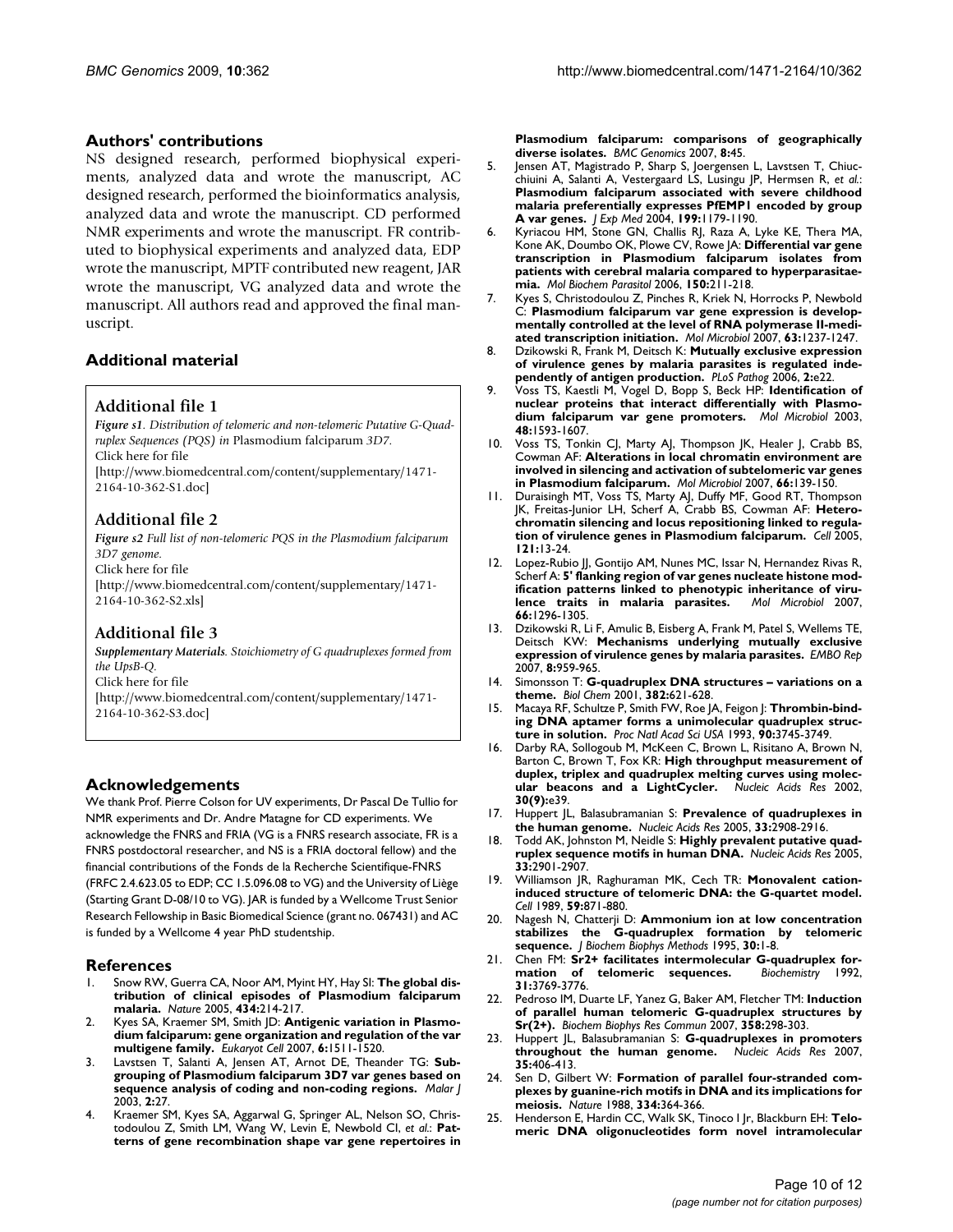**[structures containing guanine-guanine base pairs.](http://www.ncbi.nlm.nih.gov/entrez/query.fcgi?cmd=Retrieve&db=PubMed&dopt=Abstract&list_uids=3690664)** *Cell* 1987, **51:**899-908.

- 26. Murchie AI, Lilley DM: **[Retinoblastoma susceptibility genes con](http://www.ncbi.nlm.nih.gov/entrez/query.fcgi?cmd=Retrieve&db=PubMed&dopt=Abstract&list_uids=1738603)[tain 5' sequences with a high propensity to form guanine-tet](http://www.ncbi.nlm.nih.gov/entrez/query.fcgi?cmd=Retrieve&db=PubMed&dopt=Abstract&list_uids=1738603)[rad structures.](http://www.ncbi.nlm.nih.gov/entrez/query.fcgi?cmd=Retrieve&db=PubMed&dopt=Abstract&list_uids=1738603)** *Nucleic Acids Res* 1992, **20:**49-53.
- 27. Siddiqui-Jain A, Grand CL, Bearss DJ, Hurley LH: **[Direct evidence](http://www.ncbi.nlm.nih.gov/entrez/query.fcgi?cmd=Retrieve&db=PubMed&dopt=Abstract&list_uids=12195017) [for a G-quadruplex in a promoter region and its targeting](http://www.ncbi.nlm.nih.gov/entrez/query.fcgi?cmd=Retrieve&db=PubMed&dopt=Abstract&list_uids=12195017) [with a small molecule to repress c-MYC transcription.](http://www.ncbi.nlm.nih.gov/entrez/query.fcgi?cmd=Retrieve&db=PubMed&dopt=Abstract&list_uids=12195017)** *Proc Natl Acad Sci USA* 2002, **99:**11593-11598.
- 28. Rankin S, Reszka AP, Huppert J, Zloh M, Parkinson GN, Todd AK, Ladame S, Balasubramanian S, Neidle S: **[Putative DNA quadruplex](http://www.ncbi.nlm.nih.gov/entrez/query.fcgi?cmd=Retrieve&db=PubMed&dopt=Abstract&list_uids=16045346) [formation within the human c-kit oncogene.](http://www.ncbi.nlm.nih.gov/entrez/query.fcgi?cmd=Retrieve&db=PubMed&dopt=Abstract&list_uids=16045346)** *J Am Chem Soc* 2005, **127:**10584-10589.
- 29. Cogoi S, Xodo LE: **[G-quadruplex formation within the pro](http://www.ncbi.nlm.nih.gov/entrez/query.fcgi?cmd=Retrieve&db=PubMed&dopt=Abstract&list_uids=16687659)[moter of the KRAS proto-oncogene and its effect on tran](http://www.ncbi.nlm.nih.gov/entrez/query.fcgi?cmd=Retrieve&db=PubMed&dopt=Abstract&list_uids=16687659)[scription.](http://www.ncbi.nlm.nih.gov/entrez/query.fcgi?cmd=Retrieve&db=PubMed&dopt=Abstract&list_uids=16687659)** *Nucleic Acids Res* 2006, **34:**2536-2549.
- 30. Phan AT, Kuryavyi V, Burge S, Neidle S, Patel DJ: **[Structure of an](http://www.ncbi.nlm.nih.gov/entrez/query.fcgi?cmd=Retrieve&db=PubMed&dopt=Abstract&list_uids=17362008) [Unprecedented G-Quadruplex Scaffold in the Human c-kit](http://www.ncbi.nlm.nih.gov/entrez/query.fcgi?cmd=Retrieve&db=PubMed&dopt=Abstract&list_uids=17362008) [Promoter.](http://www.ncbi.nlm.nih.gov/entrez/query.fcgi?cmd=Retrieve&db=PubMed&dopt=Abstract&list_uids=17362008)** *J Am Chem Soc* 2007, **129:**4386-4392.
- 31. Simonsson T, Pecinka P, Kubista M: **[DNA tetraplex formation in](http://www.ncbi.nlm.nih.gov/entrez/query.fcgi?cmd=Retrieve&db=PubMed&dopt=Abstract&list_uids=9469822)** [the control region of c-myc.](http://www.ncbi.nlm.nih.gov/entrez/query.fcgi?cmd=Retrieve&db=PubMed&dopt=Abstract&list_uids=9469822) **26:**1167-1172.
- 32. Maizels N: **[Dynamic roles for G4 DNA in the biology of](http://www.ncbi.nlm.nih.gov/entrez/query.fcgi?cmd=Retrieve&db=PubMed&dopt=Abstract&list_uids=17146462) [eukaryotic cells.](http://www.ncbi.nlm.nih.gov/entrez/query.fcgi?cmd=Retrieve&db=PubMed&dopt=Abstract&list_uids=17146462)** *Nat Struct Mol Biol* 2006, **13:**1055-1059.
- 33. Kikin O, D'Antonio L, Bagga PS: **[QGRS Mapper: a web-based](http://www.ncbi.nlm.nih.gov/entrez/query.fcgi?cmd=Retrieve&db=PubMed&dopt=Abstract&list_uids=16845096) [server for predicting G-quadruplexes in nucleotide](http://www.ncbi.nlm.nih.gov/entrez/query.fcgi?cmd=Retrieve&db=PubMed&dopt=Abstract&list_uids=16845096) [sequences.](http://www.ncbi.nlm.nih.gov/entrez/query.fcgi?cmd=Retrieve&db=PubMed&dopt=Abstract&list_uids=16845096)** *Nucleic Acids Res* 2006, **34:**W676-682.
- 34. De Cian A, Grellier P, Mouray E, Depoix D, Bertrand H, Monchaud D, Teulade-Fichou MP, Mergny JL, Alberti P: **[Plasmodium Telom](http://www.ncbi.nlm.nih.gov/entrez/query.fcgi?cmd=Retrieve&db=PubMed&dopt=Abstract&list_uids=18924216)[eric Sequences: Structure, Stability and Quadruplex Target](http://www.ncbi.nlm.nih.gov/entrez/query.fcgi?cmd=Retrieve&db=PubMed&dopt=Abstract&list_uids=18924216)[ing by Small Compounds.](http://www.ncbi.nlm.nih.gov/entrez/query.fcgi?cmd=Retrieve&db=PubMed&dopt=Abstract&list_uids=18924216)** *Chembiochem* 2008, **9:**2730-2739.
- 35. Gardner MJ, Hall N, Fung E, White O, Berriman M, Hyman RW, Carlton JM, Pain A, Nelson KE, Bowman S, *et al.*: **[Genome sequence of](http://www.ncbi.nlm.nih.gov/entrez/query.fcgi?cmd=Retrieve&db=PubMed&dopt=Abstract&list_uids=12368864) [the human malaria parasite Plasmodium falciparum.](http://www.ncbi.nlm.nih.gov/entrez/query.fcgi?cmd=Retrieve&db=PubMed&dopt=Abstract&list_uids=12368864)** *Nature* 2002, **419:**498-511.
- 36. Phan AT, Patel DJ: **[Two-repeat human telomeric d\(TAGGGT-](http://www.ncbi.nlm.nih.gov/entrez/query.fcgi?cmd=Retrieve&db=PubMed&dopt=Abstract&list_uids=14653736)[TAGGGT\) sequence forms interconverting parallel and](http://www.ncbi.nlm.nih.gov/entrez/query.fcgi?cmd=Retrieve&db=PubMed&dopt=Abstract&list_uids=14653736) antiparallel G-quadruplexes in solution: distinct topologies, [thermodynamic properties, and folding/unfolding kinetics.](http://www.ncbi.nlm.nih.gov/entrez/query.fcgi?cmd=Retrieve&db=PubMed&dopt=Abstract&list_uids=14653736)** *J Am Chem Soc* 2003, **125:**15021-15027.
- 37. Phan AT, Modi YS, Patel DJ: **[Propeller-type parallel-stranded G](http://www.ncbi.nlm.nih.gov/entrez/query.fcgi?cmd=Retrieve&db=PubMed&dopt=Abstract&list_uids=15250723)[quadruplexes in the human c-myc promoter.](http://www.ncbi.nlm.nih.gov/entrez/query.fcgi?cmd=Retrieve&db=PubMed&dopt=Abstract&list_uids=15250723)** *J Am Chem Soc* 2004, **126:**8710-8716.
- 38. Ambrus A, Chen D, Dai J, Bialis T, Jones RA, Yang D: **[Human telo](http://www.ncbi.nlm.nih.gov/entrez/query.fcgi?cmd=Retrieve&db=PubMed&dopt=Abstract&list_uids=16714449)[meric sequence forms a hybrid-type intramolecular G-quad](http://www.ncbi.nlm.nih.gov/entrez/query.fcgi?cmd=Retrieve&db=PubMed&dopt=Abstract&list_uids=16714449)ruplex structure with mixed parallel/antiparallel strands in [potassium solution.](http://www.ncbi.nlm.nih.gov/entrez/query.fcgi?cmd=Retrieve&db=PubMed&dopt=Abstract&list_uids=16714449)** *Nucleic Acids Res* 2006, **34:**2723-2735.
- 39. Balagurumoorthy P, Brahmachari SK, Mohanty D, Bansal M, Sasisekharan V: **[Hairpin and parallel quartet structures for telom](http://www.ncbi.nlm.nih.gov/entrez/query.fcgi?cmd=Retrieve&db=PubMed&dopt=Abstract&list_uids=1508691)[eric sequences.](http://www.ncbi.nlm.nih.gov/entrez/query.fcgi?cmd=Retrieve&db=PubMed&dopt=Abstract&list_uids=1508691)** *Nucleic Acids Res* 1992, **20:**4061-4067.
- 40. Balagurumoorthy P, Brahmachari SK: **[Structure and stability of](http://www.ncbi.nlm.nih.gov/entrez/query.fcgi?cmd=Retrieve&db=PubMed&dopt=Abstract&list_uids=8063830) [human telomeric sequence.](http://www.ncbi.nlm.nih.gov/entrez/query.fcgi?cmd=Retrieve&db=PubMed&dopt=Abstract&list_uids=8063830)** *J Biol Chem* 1994, **269:**21858-21869.
- 41. Lu M, Guo Q, Kallenbach NR: **[Structure and stability of sodium](http://www.ncbi.nlm.nih.gov/entrez/query.fcgi?cmd=Retrieve&db=PubMed&dopt=Abstract&list_uids=1547229) [and potassium complexes of dT4G4 and dT4G4T.](http://www.ncbi.nlm.nih.gov/entrez/query.fcgi?cmd=Retrieve&db=PubMed&dopt=Abstract&list_uids=1547229)** *Biochemistry* 1992, **31:**2455-2459.
- 42. Mergny JL, Li J, Lacroix L, Amrane S, Chaires JB: **[Thermal differ](http://www.ncbi.nlm.nih.gov/entrez/query.fcgi?cmd=Retrieve&db=PubMed&dopt=Abstract&list_uids=16157860)[ence spectra: a specific signature for nucleic acid structures.](http://www.ncbi.nlm.nih.gov/entrez/query.fcgi?cmd=Retrieve&db=PubMed&dopt=Abstract&list_uids=16157860)** *Nucleic Acids Res* 2005, **33:**e138.
- 43. Smargiasso N, Rosu F, Hsia W, Colson P, Baker ES, Bowers MT, De Pauw E, Gabelica V: **[G-quadruplex DNA assemblies: loop](http://www.ncbi.nlm.nih.gov/entrez/query.fcgi?cmd=Retrieve&db=PubMed&dopt=Abstract&list_uids=18627159) [length, cation identity, and multimer formation.](http://www.ncbi.nlm.nih.gov/entrez/query.fcgi?cmd=Retrieve&db=PubMed&dopt=Abstract&list_uids=18627159)** *J Am Chem Soc* 2008, **130:**10208-10216.
- 44. Mergny JL, Phan AT, Lacroix L: **[Following G-quartet formation](http://www.ncbi.nlm.nih.gov/entrez/query.fcgi?cmd=Retrieve&db=PubMed&dopt=Abstract&list_uids=9755862) [by UV-spectroscopy.](http://www.ncbi.nlm.nih.gov/entrez/query.fcgi?cmd=Retrieve&db=PubMed&dopt=Abstract&list_uids=9755862)** *FEBS Lett* 1998, **435:**74-78.
- 45. Bugaut A, Balasubramanian S: **[A sequence-independent study of](http://www.ncbi.nlm.nih.gov/entrez/query.fcgi?cmd=Retrieve&db=PubMed&dopt=Abstract&list_uids=18092816) [the influence of short loop lengths on the stability and topol](http://www.ncbi.nlm.nih.gov/entrez/query.fcgi?cmd=Retrieve&db=PubMed&dopt=Abstract&list_uids=18092816)[ogy of intramolecular DNA G-quadruplexes.](http://www.ncbi.nlm.nih.gov/entrez/query.fcgi?cmd=Retrieve&db=PubMed&dopt=Abstract&list_uids=18092816)** *Biochemistry* 2008, **47:**689-697.
- 46. Hazel P, Huppert J, Balasubramanian S, Neidle S: **[Loop-length](http://www.ncbi.nlm.nih.gov/entrez/query.fcgi?cmd=Retrieve&db=PubMed&dopt=Abstract&list_uids=15600342)[dependent folding of G-quadruplexes.](http://www.ncbi.nlm.nih.gov/entrez/query.fcgi?cmd=Retrieve&db=PubMed&dopt=Abstract&list_uids=15600342)** *J Am Chem Soc* 2004, **126:**16405-16415.
- 47. Wlodarczyk A, Grzybowski P, Patkowski A, Dobek A: **[Effect of Ions](http://www.ncbi.nlm.nih.gov/entrez/query.fcgi?cmd=Retrieve&db=PubMed&dopt=Abstract&list_uids=16851398) [on the Polymorphism, Effective Charge, and Stability of](http://www.ncbi.nlm.nih.gov/entrez/query.fcgi?cmd=Retrieve&db=PubMed&dopt=Abstract&list_uids=16851398) Human Telomeric DNA. Photon Correlation Spectroscopy [and Circular Dichroïsm Studies.](http://www.ncbi.nlm.nih.gov/entrez/query.fcgi?cmd=Retrieve&db=PubMed&dopt=Abstract&list_uids=16851398)** *J Phys Chem B* 2005, **109:**3594-3605.
- 48. Risitano A, Fox KR: **[Stability of intramolecular DNA quadru](http://www.ncbi.nlm.nih.gov/entrez/query.fcgi?cmd=Retrieve&db=PubMed&dopt=Abstract&list_uids=12767234)[plexes: comparison with DNA duplexes.](http://www.ncbi.nlm.nih.gov/entrez/query.fcgi?cmd=Retrieve&db=PubMed&dopt=Abstract&list_uids=12767234)** *Biochemistry* 2003, **42:**6507-6513.
- 49. Ross WS, Hardin CC: **Ion-Induced Stabilization of the G-Dna Quadruplex – Free-Energy Perturbation Studies.** *J Am Chem Soc* 1994, **116:**6070-6080.
- 50. Qin Y, Rezler EM, Gokhale V, Sun D, Hurley LH: **[Characterization](http://www.ncbi.nlm.nih.gov/entrez/query.fcgi?cmd=Retrieve&db=PubMed&dopt=Abstract&list_uids=17984069) [of the G-quadruplexes in the duplex nuclease hypersensitive](http://www.ncbi.nlm.nih.gov/entrez/query.fcgi?cmd=Retrieve&db=PubMed&dopt=Abstract&list_uids=17984069) element of the PDGF-A promoter and modulation of PDGF-[A promoter activity by TMPyP4.](http://www.ncbi.nlm.nih.gov/entrez/query.fcgi?cmd=Retrieve&db=PubMed&dopt=Abstract&list_uids=17984069)** *Nucleic Acids Res* 2007, **35:**7698-7713.
- 51. Bejugam M, Sewitz S, Shirude PS, Rodriguez R, Shahid R, Balasubramanian S: **[Trisubstituted Isoalloxazines as a New Class of G-](http://www.ncbi.nlm.nih.gov/entrez/query.fcgi?cmd=Retrieve&db=PubMed&dopt=Abstract&list_uids=17918848)[Quadruplex Binding Ligands: Small Molecule Regulation of](http://www.ncbi.nlm.nih.gov/entrez/query.fcgi?cmd=Retrieve&db=PubMed&dopt=Abstract&list_uids=17918848) [c-kit Oncogene Expression.](http://www.ncbi.nlm.nih.gov/entrez/query.fcgi?cmd=Retrieve&db=PubMed&dopt=Abstract&list_uids=17918848)** *J Am Chem Soc* 2007, **129:**12926-12927.
- Zhou JM, Zhu XF, Lu YJ, Deng R, Huang ZS, Mei YP, Wang Y, Huang WL, Liu ZC, Gu LQ, *et al.*: **[Senescence and telomere shortening](http://www.ncbi.nlm.nih.gov/entrez/query.fcgi?cmd=Retrieve&db=PubMed&dopt=Abstract&list_uids=16170347) [induced by novel potent G-quadruplex interactive agents,](http://www.ncbi.nlm.nih.gov/entrez/query.fcgi?cmd=Retrieve&db=PubMed&dopt=Abstract&list_uids=16170347) [quindoline derivatives, in human cancer cell lines.](http://www.ncbi.nlm.nih.gov/entrez/query.fcgi?cmd=Retrieve&db=PubMed&dopt=Abstract&list_uids=16170347)** *Oncogene* 2006, **25:**503-511.
- 53. Tahara H, Shin-Ya K, Seimiya H, Yamada H, Tsuruo T, Ide T: **[G-](http://www.ncbi.nlm.nih.gov/entrez/query.fcgi?cmd=Retrieve&db=PubMed&dopt=Abstract&list_uids=16302000)Quadruplex stabilization by telomestatin induces TRF2 pro[tein dissociation from telomeres and anaphase bridge for](http://www.ncbi.nlm.nih.gov/entrez/query.fcgi?cmd=Retrieve&db=PubMed&dopt=Abstract&list_uids=16302000)mation accompanied by loss of the 3' telomeric overhang in [cancer cells.](http://www.ncbi.nlm.nih.gov/entrez/query.fcgi?cmd=Retrieve&db=PubMed&dopt=Abstract&list_uids=16302000)** *Oncogene* 2006, **25:**1955-1966.
- Phatak P, Cookson JC, Dai F, Smith V, Gartenhaus RB, Stevens MF, Burger AM: **[Telomere uncapping by the G-quadruplex ligand](http://www.ncbi.nlm.nih.gov/entrez/query.fcgi?cmd=Retrieve&db=PubMed&dopt=Abstract&list_uids=17406367) [RHPS4 inhibits clonogenic tumour cell growth in vitro and in](http://www.ncbi.nlm.nih.gov/entrez/query.fcgi?cmd=Retrieve&db=PubMed&dopt=Abstract&list_uids=17406367) vivo consistent with a cancer stem cell targeting mechanism.** *Br J Cancer* 2007, **96:**1223-1233.
- 55. Riou JF: **G-quadruplex interacting agents targeting the telomeric G-overhang are more than simple telomerase inhibitors.** *Curr Med Chem Anti-Canc Agents* 2004, **4:**439-443.
- Patel DJ, Phan AT, Kuryavyi V: [Human telomere, oncogenic pro](http://www.ncbi.nlm.nih.gov/entrez/query.fcgi?cmd=Retrieve&db=PubMed&dopt=Abstract&list_uids=17913750)**[moter and 5'-UTR G-quadruplexes: diverse higher order](http://www.ncbi.nlm.nih.gov/entrez/query.fcgi?cmd=Retrieve&db=PubMed&dopt=Abstract&list_uids=17913750) [DNA and RNA targets for cancer therapeutics.](http://www.ncbi.nlm.nih.gov/entrez/query.fcgi?cmd=Retrieve&db=PubMed&dopt=Abstract&list_uids=17913750)** *Nucleic Acids Res* 2007, **35:**7429-7455.
- Pagano B, Giancola C: [Energetics of quadruplex-drug recogni](http://www.ncbi.nlm.nih.gov/entrez/query.fcgi?cmd=Retrieve&db=PubMed&dopt=Abstract&list_uids=17896919)**[tion in anticancer therapy.](http://www.ncbi.nlm.nih.gov/entrez/query.fcgi?cmd=Retrieve&db=PubMed&dopt=Abstract&list_uids=17896919)** *Curr Cancer Drug Targets* 2007, **7:**520-540.
- 58. Han H, Hurley LH: **[G-quadruplex DNA: a potential target for](http://www.ncbi.nlm.nih.gov/entrez/query.fcgi?cmd=Retrieve&db=PubMed&dopt=Abstract&list_uids=10740289) [anti-cancer drug design.](http://www.ncbi.nlm.nih.gov/entrez/query.fcgi?cmd=Retrieve&db=PubMed&dopt=Abstract&list_uids=10740289)** *Trends Pharmacol Sci* 2000, **21:**136-142.
- 59. Incles CM, Schultes CM, Kempski H, Koehler H, Kelland LR, Neidle S: **[A G-quadruplex telomere targeting agent produces p16](http://www.ncbi.nlm.nih.gov/entrez/query.fcgi?cmd=Retrieve&db=PubMed&dopt=Abstract&list_uids=15486186) [associated senescence and chromosomal fusions in human](http://www.ncbi.nlm.nih.gov/entrez/query.fcgi?cmd=Retrieve&db=PubMed&dopt=Abstract&list_uids=15486186) [prostate cancer cells.](http://www.ncbi.nlm.nih.gov/entrez/query.fcgi?cmd=Retrieve&db=PubMed&dopt=Abstract&list_uids=15486186)** *Mol Cancer Ther* 2004, **3:**1201-1206.
- Izbicka E, Wheelhouse RT, Raymond E, Davidson KK, Lawrence RA, Sun D, Windle BE, Hurley LH, Von Hoff DD: **[Effects of cationic](http://www.ncbi.nlm.nih.gov/entrez/query.fcgi?cmd=Retrieve&db=PubMed&dopt=Abstract&list_uids=9973212) [porphyrins as G-quadruplex interactive agents in human](http://www.ncbi.nlm.nih.gov/entrez/query.fcgi?cmd=Retrieve&db=PubMed&dopt=Abstract&list_uids=9973212) [tumor cells.](http://www.ncbi.nlm.nih.gov/entrez/query.fcgi?cmd=Retrieve&db=PubMed&dopt=Abstract&list_uids=9973212)** *Cancer Res* 1999, **59:**639-644.
- 61. Cookson JC, Dai F, Smith V, Heald RA, Laughton CA, Stevens MF, Burger AM: **[Pharmacodynamics of the G-Quadruplex-Stabi](http://www.ncbi.nlm.nih.gov/entrez/query.fcgi?cmd=Retrieve&db=PubMed&dopt=Abstract&list_uids=16150933)[lizing Telomerase Inhibitor 3,11-Difluoro-6,8,13-trimethyl-](http://www.ncbi.nlm.nih.gov/entrez/query.fcgi?cmd=Retrieve&db=PubMed&dopt=Abstract&list_uids=16150933)8H-quino[4,3,2-kl]acridinium methosulfate (RHPS4) in Vitro: Activity in Human Tumor Cells Correlates with Telomere Length and Can Be Enhanced, or Antagonized, with [Cytotoxic Agents.](http://www.ncbi.nlm.nih.gov/entrez/query.fcgi?cmd=Retrieve&db=PubMed&dopt=Abstract&list_uids=16150933)** *Mol Pharmacol* 2005, **68:**1551-1558.
- Burger AM, Dai F, Schultes CM, Reszka AP, Moore MJ, Double JA, Neidle S: **[The G-quadruplex-interactive molecule BRACO-19](http://www.ncbi.nlm.nih.gov/entrez/query.fcgi?cmd=Retrieve&db=PubMed&dopt=Abstract&list_uids=15735037) [inhibits tumor growth, consistent with telomere targeting](http://www.ncbi.nlm.nih.gov/entrez/query.fcgi?cmd=Retrieve&db=PubMed&dopt=Abstract&list_uids=15735037) [and interference with telomerase function.](http://www.ncbi.nlm.nih.gov/entrez/query.fcgi?cmd=Retrieve&db=PubMed&dopt=Abstract&list_uids=15735037)** *Cancer Res* 2005, **65:**1489-1496.
- Gabelica V, Baker ES, Teulade-Fichou MP, De Pauw E, Bowers MT: **[Stabilization and structure of telomeric and c-myc region](http://www.ncbi.nlm.nih.gov/entrez/query.fcgi?cmd=Retrieve&db=PubMed&dopt=Abstract&list_uids=17243826) intramolecular G-quadruplexes: the role of central cations [and small planar ligands.](http://www.ncbi.nlm.nih.gov/entrez/query.fcgi?cmd=Retrieve&db=PubMed&dopt=Abstract&list_uids=17243826)** *J Am Chem Soc* 2007, **129:**895-904.
- Teulade-Fichou MP, Carrasco C, Guittat L, Bailly C, Alberti P, Mergny J-L, David A, Lehn J-M, Wilson WD: **[Selective Recognition of G-](http://www.ncbi.nlm.nih.gov/entrez/query.fcgi?cmd=Retrieve&db=PubMed&dopt=Abstract&list_uids=12696891)[Quadruplex Telomeric DNA by a Bis\(quinacridine\) Macro](http://www.ncbi.nlm.nih.gov/entrez/query.fcgi?cmd=Retrieve&db=PubMed&dopt=Abstract&list_uids=12696891)[cycle.](http://www.ncbi.nlm.nih.gov/entrez/query.fcgi?cmd=Retrieve&db=PubMed&dopt=Abstract&list_uids=12696891)** *J Am Chem Soc* 2003, **125:**4732-4740.
- Rosu F, De Pauw E, Guittat L, Alberti P, Lacroix L, Mailliet P, Riou JF, Mergny JL: **[Selective interaction of ethidium derivatives with](http://www.ncbi.nlm.nih.gov/entrez/query.fcgi?cmd=Retrieve&db=PubMed&dopt=Abstract&list_uids=12950163) [quadruplexes: an equilibrium dialysis and electrospray ioni](http://www.ncbi.nlm.nih.gov/entrez/query.fcgi?cmd=Retrieve&db=PubMed&dopt=Abstract&list_uids=12950163)[zation mass spectrometry analysis.](http://www.ncbi.nlm.nih.gov/entrez/query.fcgi?cmd=Retrieve&db=PubMed&dopt=Abstract&list_uids=12950163)** *Biochemistry* 2003, **42:**10361-10371.